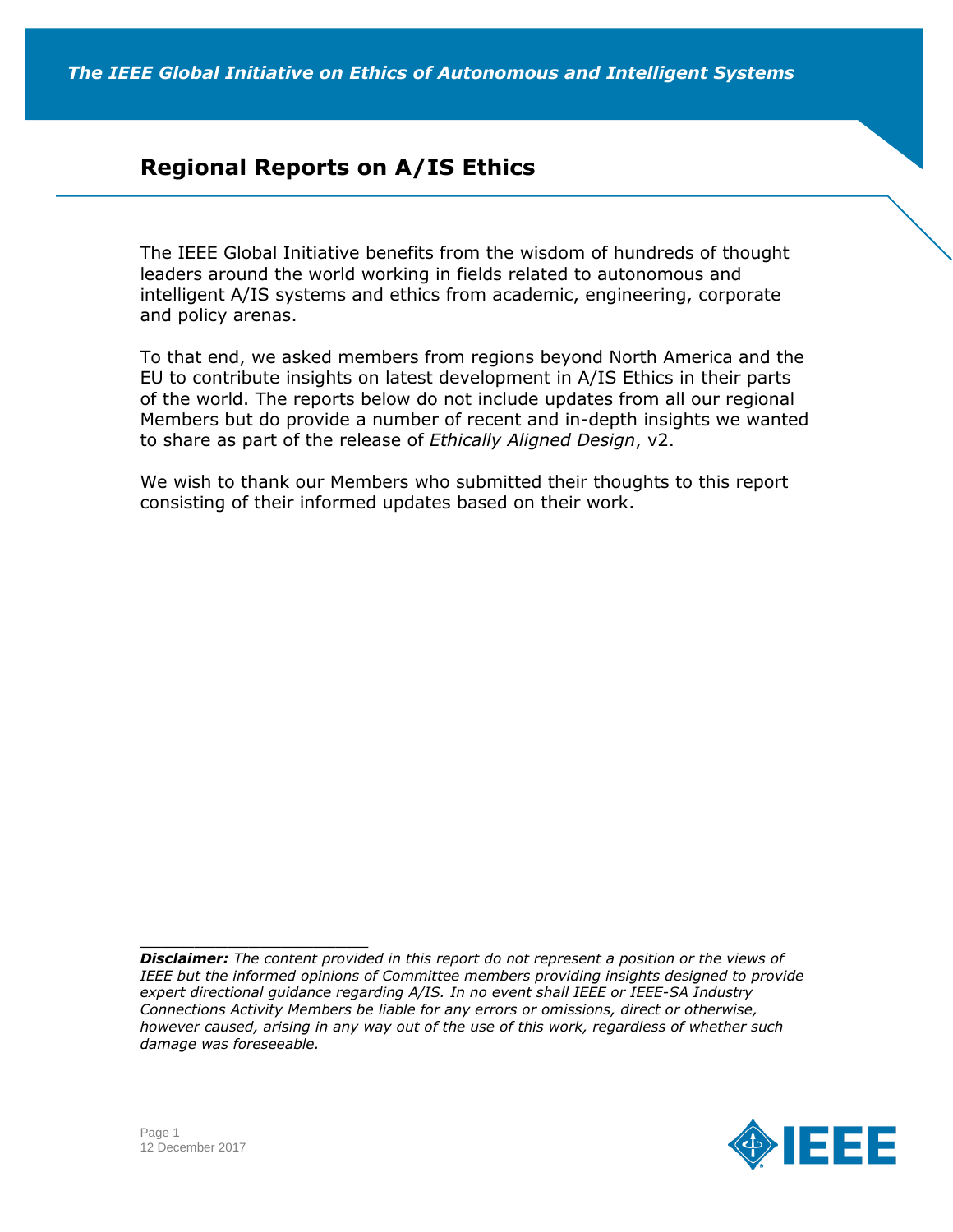### **EADv2 Regional Reports on A/IS Ethics: JAPAN**

Written by: Arisa EMA Assistant Professor, The University of Tokyo Visiting Researcher, RIKEN AIP Center

Discussions on artificial intelligence and ethics/society are carried out within and between various academic, government, and NPO/Network institutions in Japan. Each organization has its own focus, such as: "AI and professionalism," "AI/robot and law," "AI network system," "Alife," "Deep learning," "Whole brain architecture" and etc. These are the organizations/institutions that lead the discussion on AI Ethics, while many other communities remain active.

Most reports introduced below can be read in English, and the summary is extracted from those reports. Therefore, if the readers of this report want to search for further information, they are welcome to visit the relevant websites and read the original documents.

### **Academia**

#### **The Ethics committee of the Japanese Society for Artificial Intelligence (JSAI)**

The committee consists of 9 members and 3 observers, most of which are AI researchers, but the group also includes a Science Fiction writer, a STS researcher, and a journalist. Since its establishment in 2014, the Ethics Committee of the Japanese Society for Artificial Intelligence (JSAI) has been exploring the relationship between artificial intelligence research/technology and society. In February 2017, it released the "Japanese Society for Artificial Intelligence Ethical Guidelines"<sup>1</sup> , prioritizing "contribution to humanity (article 1)" as its most important objective.

The Guidelines were firstly created as a Code of Ethics, and as such include professional ethical guidance such as "act with integrity (article 6)" and "communication with society and self-development (article 8)." Above all, article 9, the "abidance of ethics guidelines by AI" emphasizes the reflexive nature of the Guidelines, and reflects its unique characteristics. The Guidelines are not intended to come into practice immediately, but are meant to promote various questions to deepen discussions between researchers and society, and to formulate a conversation that would lead to the efficient use of artificially intelligent technology in society.

<sup>1</sup> The creation and aims of quidelines are introduced in the web in English (http://aielsi.org/archives/514), and the guideline can be read in English (http://aielsi.org/wp-content/uploads/2017/05/JSAI-Ethical-Guidelines-1.pdf) and in Korean (http://ai-elsi.org/wp-content/uploads/2017/09/인공지능학회-윤리지침-20170303- KoNIBP.pdf).



l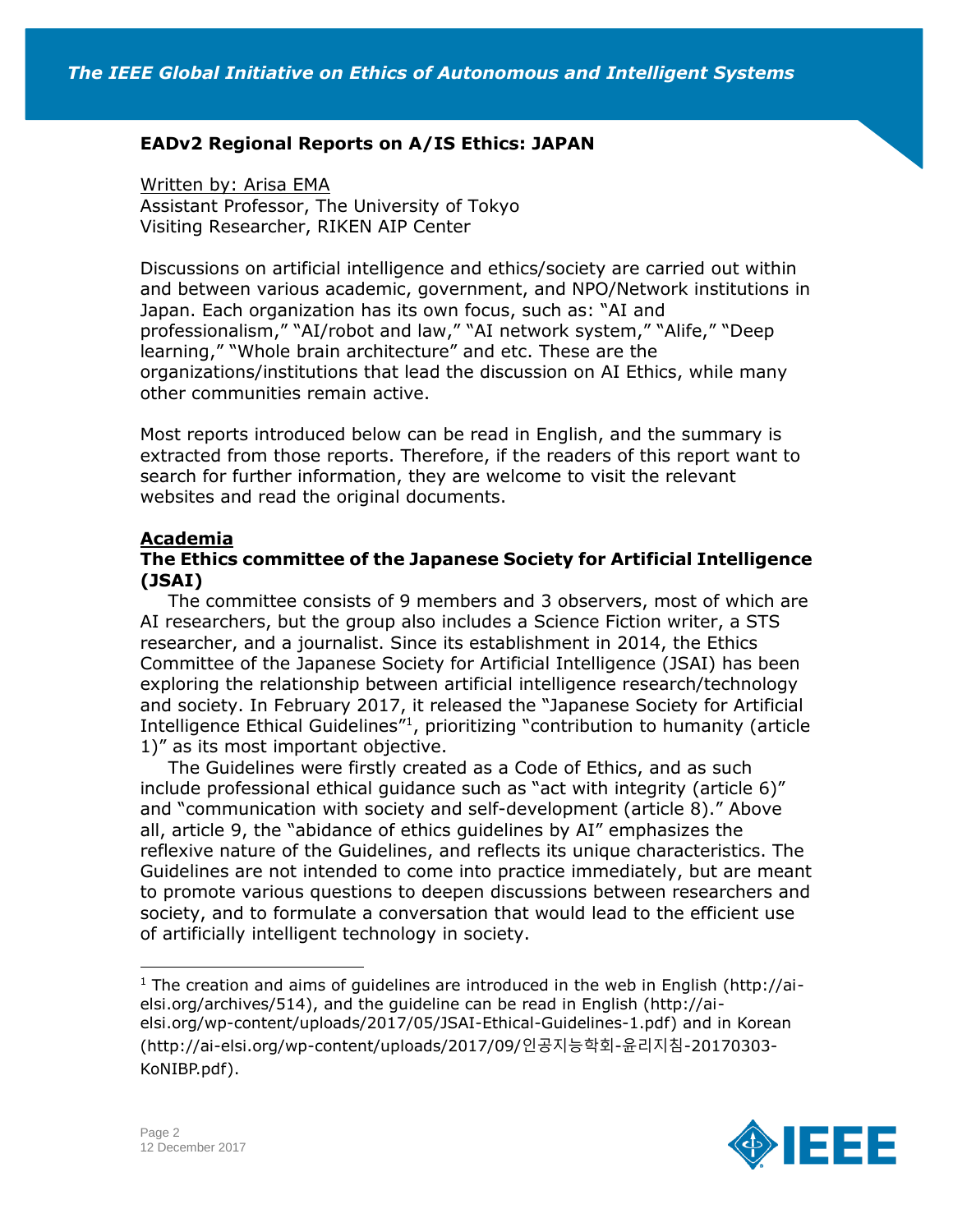The ethics committee held an open discussion in June 2017, inviting Danit Gal, chair of the Outreach Committee of The IEEE Global Initiative on Ethics of Autonomous and Intelligent Systems.

("The IEEE Global Initiative") to participate in the discussion<sup>2</sup>. Video messages from John C. Havens, Executive Director of The IEEE Global Initiative introducing "Ethically Aligned Design version 1", and Richard Mallah, director of AI Projects at the Future of Life Institute, introducing the "Asilomar AI Principles" were also displayed at the event. The committee confirmed its intention to hold future collaborations with the IEEE and Future of Life Institute. JSAI also now collaborates with AI Initiatives organized by The Future Society and encouraging Japanese people to join the AI Initiative<sup>3</sup>.

#### **JSAI Ethical Guidelines**

- 1. Contribution to humanity
- 2. Abidance of laws and regulations
- 3. Respect for the privacy of others
- 4. Fairness
- 5. Security
- 6. Act with integrity
- 7. Accountability and social responsibility
- 8. Communication with society and self-development
- 9. Abidance of ethics guidelines by AI

### **RIKEN Center for AIP**

The RIKEN Center for Advanced Intelligence Project<sup>4</sup> was launched in April 2016 under the Ministry of Education, Culture, Sports, Science and Technology, with an operational scope including the "Advanced Integrated Intelligence Platform Project (AIP)", which focuses on Artificial Intelligence, Big Data, Internet of Things, and Cybersecurity". The center aims to achieve scientific breakthrough and contribute to the welfare of society and humanity through developing innovative technologies. It also conducts research on ethical, legal and social issues brought about by the spread of AI technology and development of human resources<sup>5</sup>.



<sup>&</sup>lt;sup>2</sup> Report [\(http://ai-elsi.org/archives/628\)](http://ai-elsi.org/archives/628) and the summary report [\(http://ai](http://ai-elsi.org/archives/615)[elsi.org/archives/615\)](http://ai-elsi.org/archives/615) in English available.

<sup>&</sup>lt;sup>3</sup> AI Initiative has Japanese page [\(https://assembl-civic.bluenove.com/ai](https://assembl-civic.bluenove.com/ai-consultation/home)[consultation/home\)](https://assembl-civic.bluenove.com/ai-consultation/home) and the ethics committee opens a special website introducing the director Cyrus Hodes's message (http://ai-elsi.org/archives/651)

<sup>4</sup> https://aip.riken.jp/

<sup>5</sup> http://www.riken.jp/en/research/labs/aip/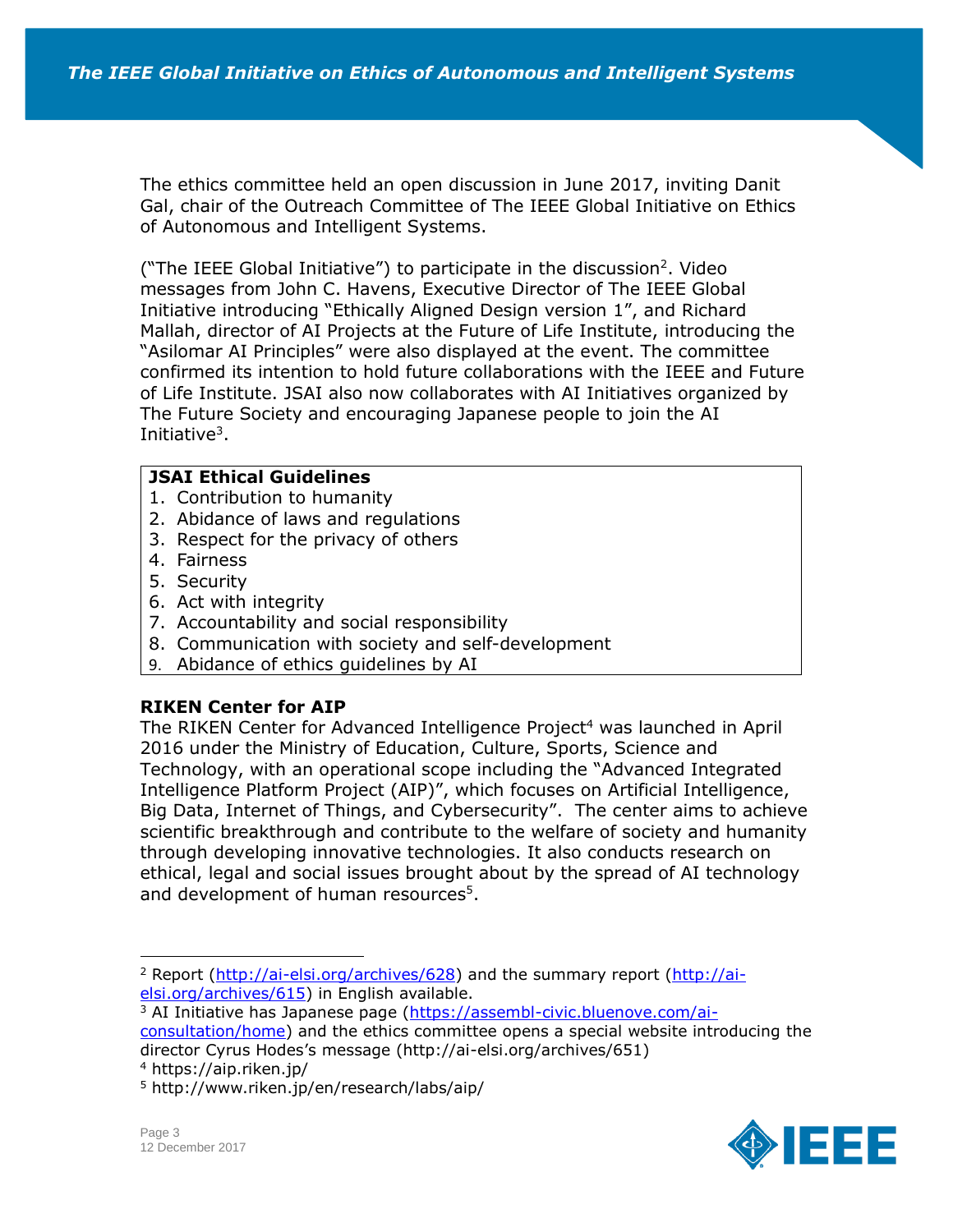With the Center, the Artificial Intelligence in Society Research Group, consisting of 8 teams (Oct 2017), deals with matters such as privacy and social systems, artificial intelligence ethics and society, and information law.

#### **Robot Law study group, The Information Network Law Association**

The study group was established in 2016 as a subcommittee of the information Network Law Association, and discusses the legal issues around realizing a society where human beings and robots coexists<sup>6</sup>.

#### **Government**

### **The Conference toward AI Network Society, Institute for Information and Communications Policy (IICP), the Ministry of Internal Affairs and Communications (MIC)**

IICP is one of the institutes of the Ministry of Internal Affairs and Communications aimed at promoting basic research activities of information and communications policy. In 2015, IICP released a report titled "Study Group concerning the Vision of the Future Society Brought by Accelerated Advancement of Intelligence in ICT." This study group consists of 12 stakeholders from industry and academia in a wide range of fields. The report discusses: (1) How the changes in human society will alter the relationship between humans and machines as well as the relationship among humans, and hereby what kind of changes will occur in human society? (2) What should humankind do in order to utilize the newly emerging technologies and systems (as precisely defined below, "Intelligent ICT") well now<sup>7</sup>.

In 2016, the "Conference on Networking among AIs" was organized with about 37 participants, mainly consisting of academic researchers in a wide range of fields. The concept of "AI Networking" indicates networking among AI systems. It also generated the concept of "Wisdom Network Society" as a desirable society to be built. The draft of AI R&D Guidelines released as a result of the conference consists of 8 articles. The Final Report was released in 2016 and the draft of Guidelines were presented at G7 ICT Ministers' Meeting in Takamatsu, Kagawa. This led to the formulation of the G7/8 ICT Ministers Meetings' statement in Turin, Italy<sup>8</sup>.

In 2017, the "Conference toward AI Network Society" was organized with about 33 participants. The conference has two subcommittees: the committee on AI R&D Principles (37 people) and the committee on Impact



<sup>6</sup> https://www.facebook.com/groups/1553304551547924/

 $<sup>7</sup>$  English abstract is available</sup>

[<sup>\(</sup>http://www.soumu.go.jp/main\\_sosiki/joho\\_tsusin/eng/pdf/151030\\_01.pdf\)](http://www.soumu.go.jp/main_sosiki/joho_tsusin/eng/pdf/151030_01.pdf) and Japanese website available

<sup>(</sup>http://www.soumu.go.jp/main\_sosiki/kenkyu/intelligent/index.html)

<sup>8</sup> http://www.soumu.go.jp/main\_content/000509692.pdf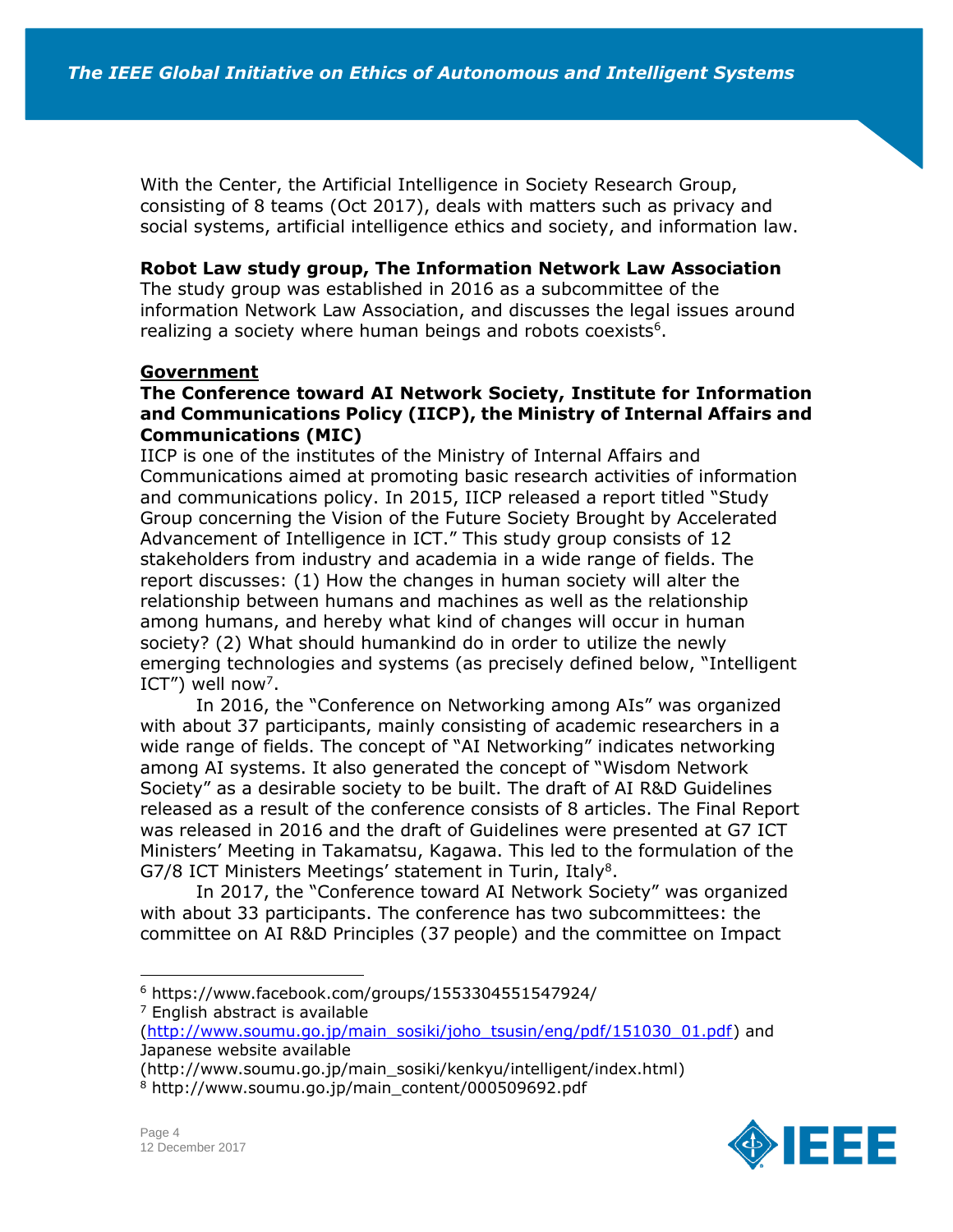and Risk Assessment  $(34$  people)<sup>9</sup>. The members of the conference and subcommittees are from academia, industry, and civil society. They released their report on July 2017, which consisted of the draft of AI R&D guidelines with 9 principles for international discussions. It also includes an impact assessment of AI network society, which is based on case study scenarios of mobility, education, healthcare, etc.

The draft of guidelines aims to protect the interests of users and deter the spread of risks, thus realizing a human-centered "Wisdom Network Society" by way of increasing the benefits and mitigating the risks of AI systems through the sound progress or AI networks. The first principle is the "principle of collaboration". It concerns the development of AI networking and the promotion of the benefit of AI systems. Principles 2 to 7 mainly deal with the mitigation of risks associated with AI systems such as the "principle of transparency," "principle of controllability," and "principle of privacy." Principles 8 and 9 emphasize improvements in acceptance by users $10$ . The MIC also held an International Forum toward AI network Society on March 13 and  $14$ , 2017<sup>11</sup>. As for the next steps, the MIC are considering the creation of a "Utilization Guidelines" draft.

(http://www.soumu.go.jp/main\_content/000507517.pdf)

<sup>&</sup>lt;sup>10</sup> The English report available [\(http://www.soumu.go.jp/main\\_content/000507517.pdf\)](http://www.soumu.go.jp/main_content/000507517.pdf) and whole Japanese report available (http://www.soumu.go.jp/main\_sosiki/kenkyu/ai\_network/) <sup>11</sup> <http://adnet.nikkei.co.jp/e/event.asp?e=02462>



<sup>&</sup>lt;sup>9</sup> Referred the list of the report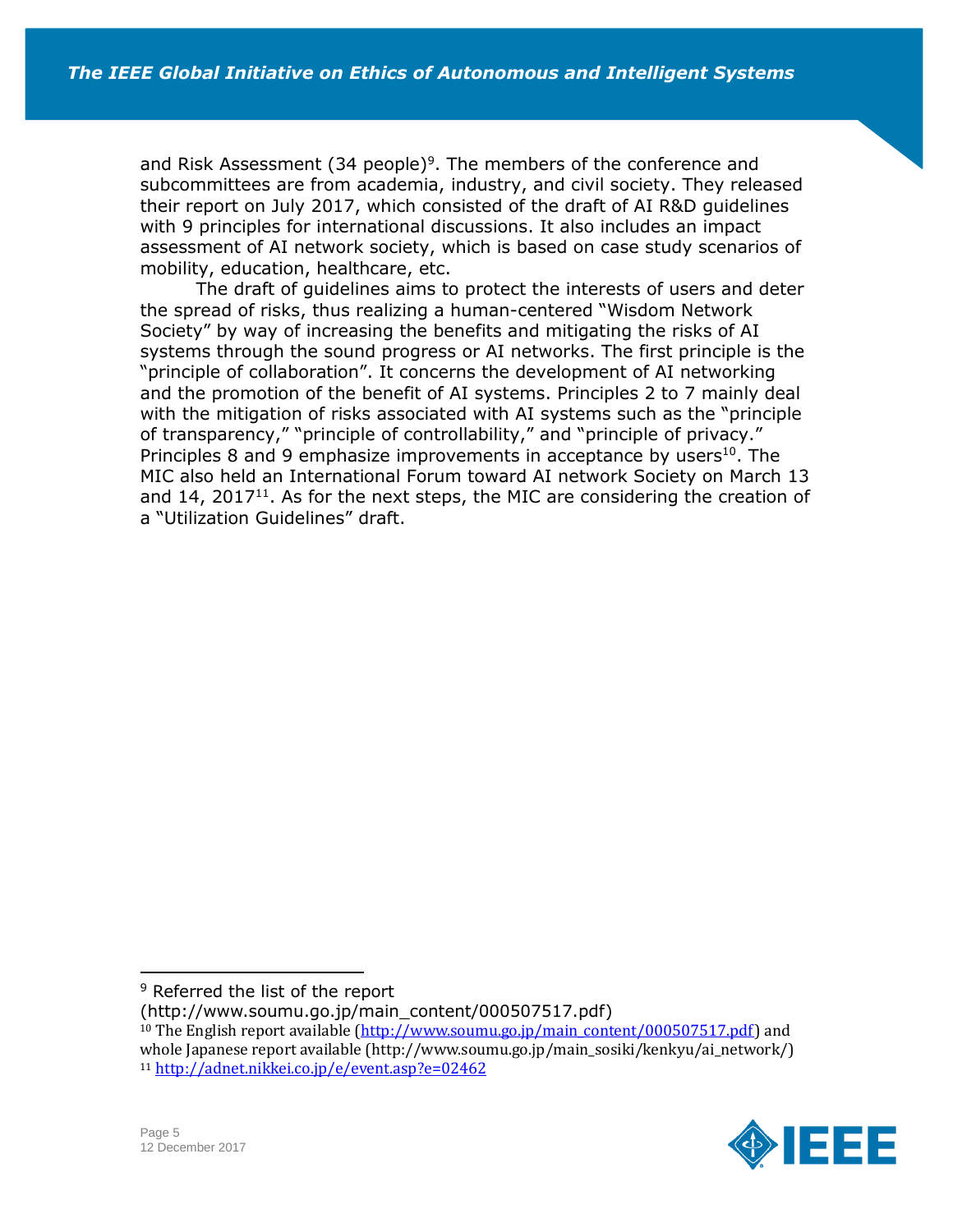# **AI R&D Principles**

(Principles mainly concerning the sound development of AI networking and the promotion of the benefits of AI systems)

1) Principle of collaboration―Developers should pay attention to the interconnectivity and interoperability of AI systems.

(Principles mainly concerning the mitigation of risks associated with AI systems)ali

2) Principle of transparency―Developers should pay attention to the verifiability of inputs/outputs of AI systems and the explainability of their judgments.

3) Principle of controllability―Developers should pay attention to the controllability of AI systems.

4) Principle of safety―Developers should take it into consideration that AI systems will not harm the life, body, or property of users or third parties through actuators or other devices.

5) Principle of security―Developers should pay attention to the security of AI systems.

6) Principle of privacy―Developers should take it into consideration that

AI systems will not infringe the privacy of users or third parties.

7) Principle of ethics―Developers should respect human dignity and individual autonomy in R&D of AI systems.

(Principles mainly concerning improvements in acceptance by users et al.) 8) Principle of user assistance―Developers should take it into

consideration that AI systems will support users and make it possible to give them opportunities for choice in appropriate manners.

9) Principle of accountability―Developers should make efforts to fulfill

their accountability to stakeholders, including AI systems' users.

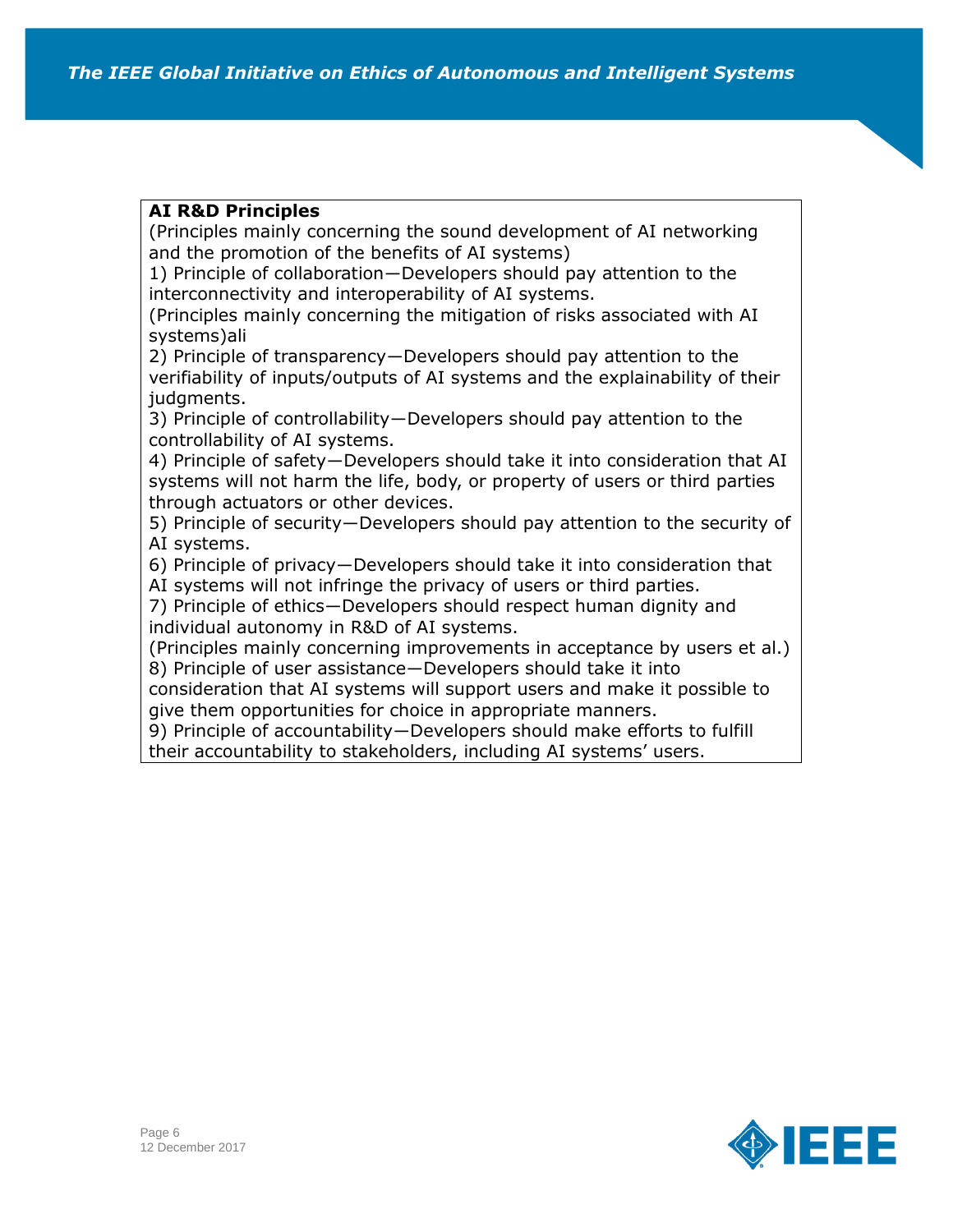# **The Advisory Board on Artificial Intelligence and Human Society, the Cabinet Office**

The Japanese government introduced a new concept, "society 5.0," in its 5th Science and Technology Basic Plan (2016–2020), as a way of guiding and mobilizing action in science, technology, and innovation to achieve a prosperous, sustainable, and inclusive future. This future is within the context of the ever-growing digitalization and connectivity and is empowered by the advancement of AI. On the one hand, AI technologies are expected to bring tremendous benefits to human society.

On the other hand, they raise Ethical, Legal, and Social Implications (ELSI). In May 2016, the Advisory Board on Artificial Intelligence and Human Society was set up under the initiative of the Minister of State for Science and Technology Policy. It was established with the aim of assessing different societal issues that could be raised by the development and deployment of AI, and to discuss its implications for society<sup>12</sup>. The advisory board consists of 12 members with various backgrounds in fields such as engineering, philosophy, law, economics, and social sciences. The final report on Artificial Intelligence and Human Society was published on March  $24<sup>th</sup>$ , 2017<sup>13</sup>. The Advisory Board focused on realistic and significant examples that are current or foreseeable for the near future. The Board's objective was to clarify what benefits are expected, what issues are to be considered, what issues are to be resolved, and what attitudes are beneficial. Digitalization processes that cannot be dissociated from AI technologies were included in the discussions. Given that AI technologies are being applied in various fields, the Advisory Board took a case-based approach that dealt with various cases in the four representative categories: mobility, manufacturing, personal services, and conversation/communication. The Advisory Board aimed to clarify common key issues around AI technologies in these four categories from 6 points of view: ethical, legal, economic, educational, social, and research and development issues. A matrix was created in which the columns indicated four categories and the rows represented the six points of view $^{14}$ .

[\(http://www8.cao.go.jp/cstp/tyousakai/ai/summary/index.html\)](http://www8.cao.go.jp/cstp/tyousakai/ai/summary/index.html) <sup>14</sup> Matrix for deriving common issues across cases in English is available





<sup>12</sup> The final report in English is available

<sup>(</sup>http://www8.cao.go.jp/cstp/tyousakai/ai/summary/aisociety\_en.pdf). <sup>13</sup> Report in Japanese and appendix are available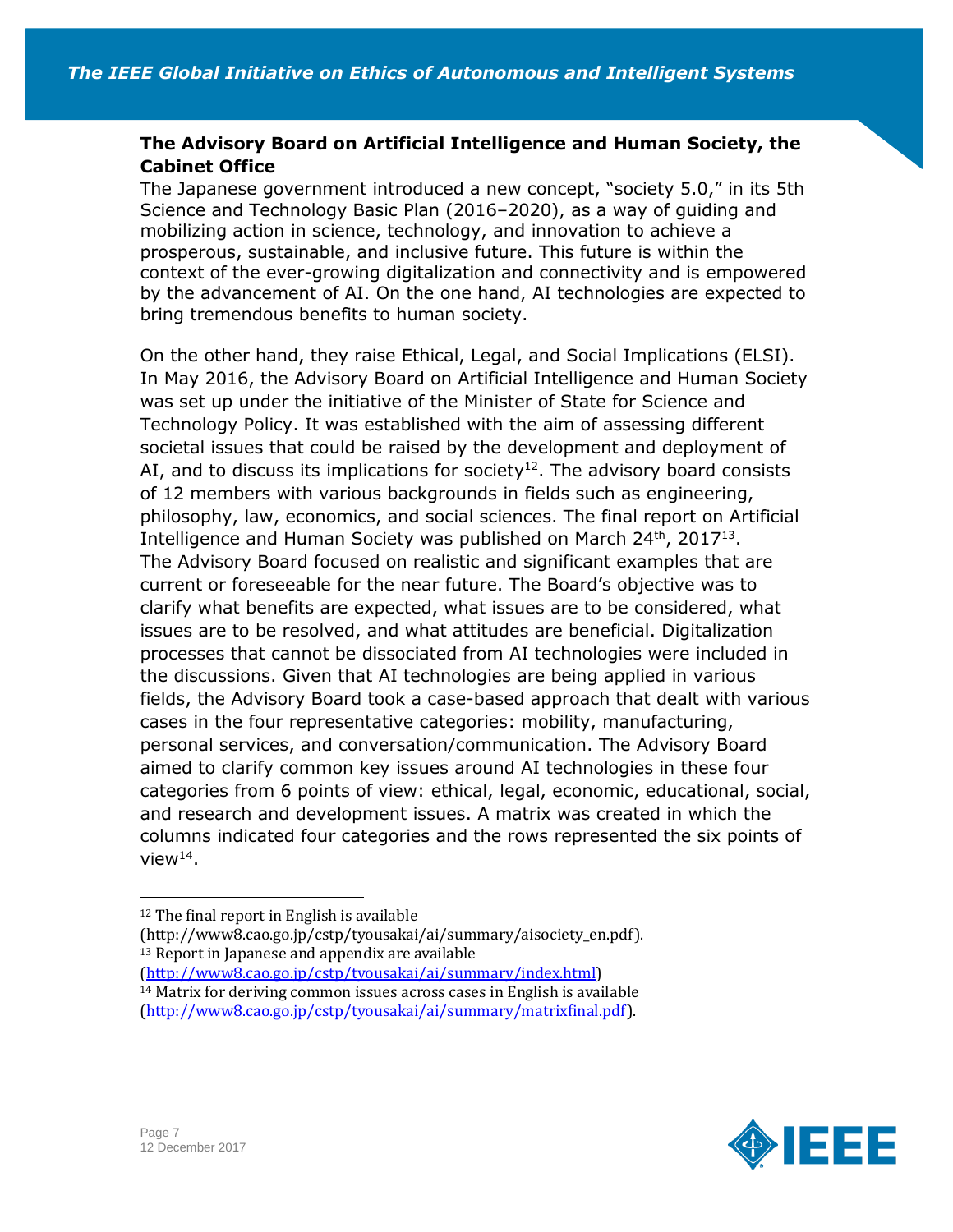## **Strategic Council for A/IS Technology**

The Council was established with under the instructions issued by the Prime Minister in the "Public-Private Dialogue towards Investment for the Future" in 2016. Their report was published in March 2017<sup>15</sup>.

The Council, acting as a control tower, has come to manage five National Research and Development Agencies that fall under the jurisdiction of the Ministry of Internal Affairs and Communications, Ministry of Education, Culture, Sports, Science and Technology, and Ministry of Economy, Trade and Industry. In addition to promoting the research and development of AI technology, the Council coordinates with industries related to the ones that utilize AI (so-called "exit industries"), and is moving forward with the social implementation of AI technology. The Council aims to create R&D development goals and roadmap for industrialization. The roadmap focuses priority areas such as "productivity" "health, medical care, and welfare" and "mobility." It also emphasizes the importance of coordination with the three research centers:

1) Center for Information and Neural Networks (CiNet) and Universal Communication Research Institute (UCRI) of the National Institute of Information and Communications Technology (NICT)

2) RIKEN Center for Advanced Intelligence Project (AIP) of the Institute of Physical and Chemical Research (RIKEN)

3) Artificial Intelligence Research Center (AIRC) of the National Institute of Advanced Industrial Science and Technology (AIST)

### **NPO/Network**

### **AI and Society**

A 2-day Symposium (10-11 October) on AI and society organized by the Next Generation Artificial Intelligence Research Center of the University of Tokyo took place in Tokyo this fall<sup>16</sup>. The IEEE Global Initiative on Ethics of Autonomous and Intelligent Systems was listed as a partner. The symposium invited speakers from industry and academia to exchange ideas about the practical applications of AI technologies and possible future developments. It aimed to create an opportunity to hold an international discourse on social impacts arising from new AI technologies within Japanese industry and academia<sup>17</sup>.

<sup>15</sup> Report in English available (http://www.nedo.go.jp/content/100865202.pdf), Japanese website (http://www.nedo.go.jp/activities/ZZJP2\_100064.html)

<sup>16</sup> http://www.ai.u-tokyo.ac.jp/index-e.html

<sup>17</sup> http://www.aiandsociety.org/



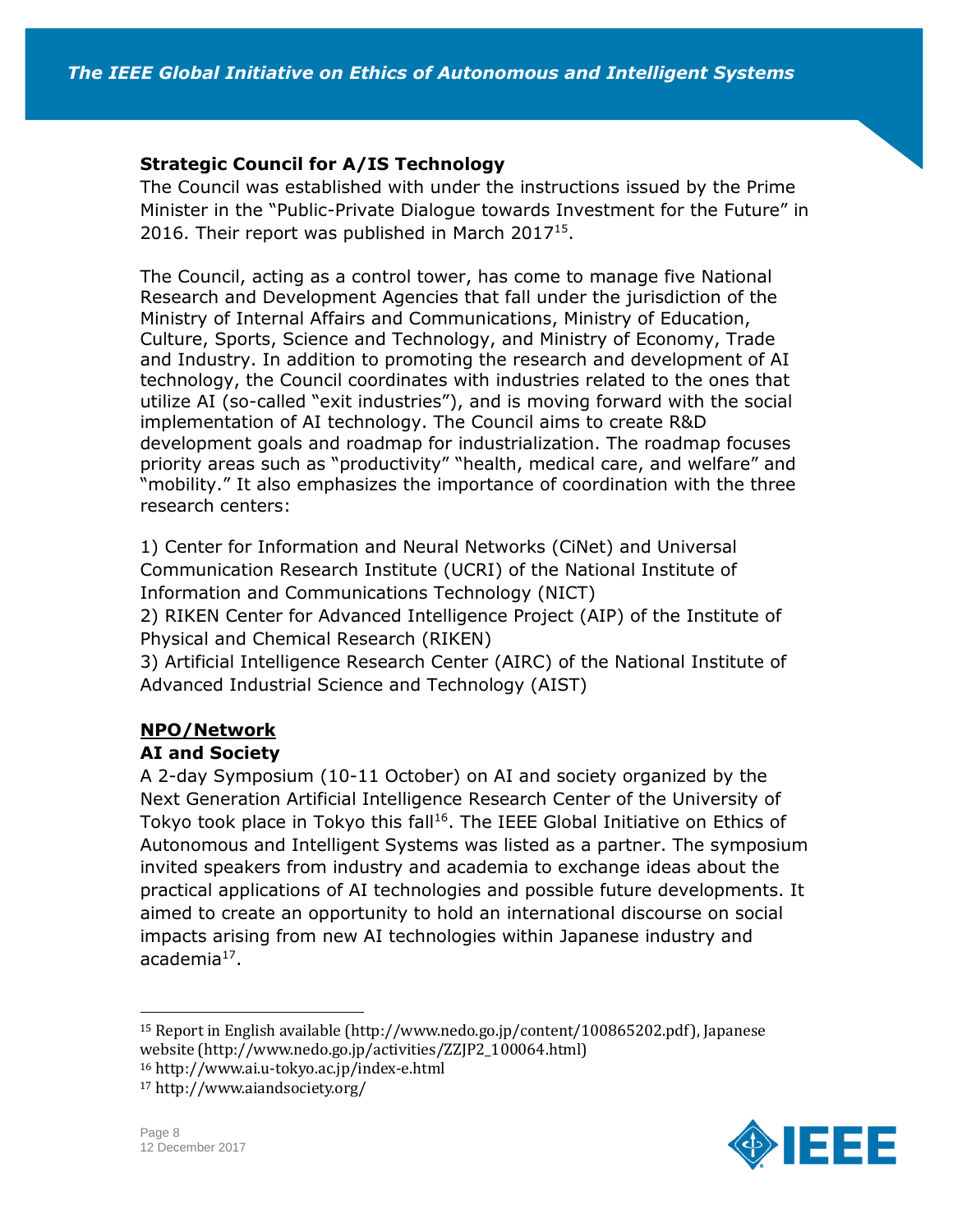On 12<sup>th</sup> October, the event Beneficial AI Tokyo was held to discuss effective ways to build cooperation for beneficial AI. The conference was organized by The Leverhulme Centre for Future of Intelligence (CFI), The Centre for the Study of Existential Risk (CSER), Next Generation Artificial Intelligence Research Center of the University of Tokyo (AI Center), and Araya, Inc.

# **ALIFE Lab.**

ALIFE Lab. is a platform for accelerating the co-creation between ALife (Artificial Life) scientists and those who are in other "creative" fields such as art, games, design, music, and fashion. Founded on the basis of the Japanese Society for Artificial Intelligence and the International Society for Artificial Life, it aims to establish a community to discuss the future of the society, from anthropocene to  $AI/ALIFE$ -pocene<sup>18</sup>. The ALIFE Lab. sits on the organizing committee of the 2018 Conference of Artificial Life (ALIFE 2018), alongside the hybrid of the European Conference on Artificial Life (ECAL), and the International Conference on the Synthesis and Simulation of Living Systems (ALife). The conference will be held in Japan<sup>19</sup>.

# **Japan Deep Learning Association (JDLA)**

Established in June 2017, the association aims to enhance the competitiveness of the Japanese industry with the help of Deep Learningbased innovative technologies<sup>20</sup>. By introducing Deep Learning certification systems and guaranteeing that individuals who receive the certificate meet necessary requirements, the Association will contribute to the development of human resources able to apply Deep Learning technologies correctly. It also aims to contribute to other organizations in creating guidelines, considering the ethical aspects of deep learning technologies, and encouraging effective communications with society.

<sup>19</sup> http://alife2018.alife.cs.is.nagoya-u.ac.jp/

<sup>20</sup> http://www.jdla.org





<sup>18</sup> http://alifelab.org/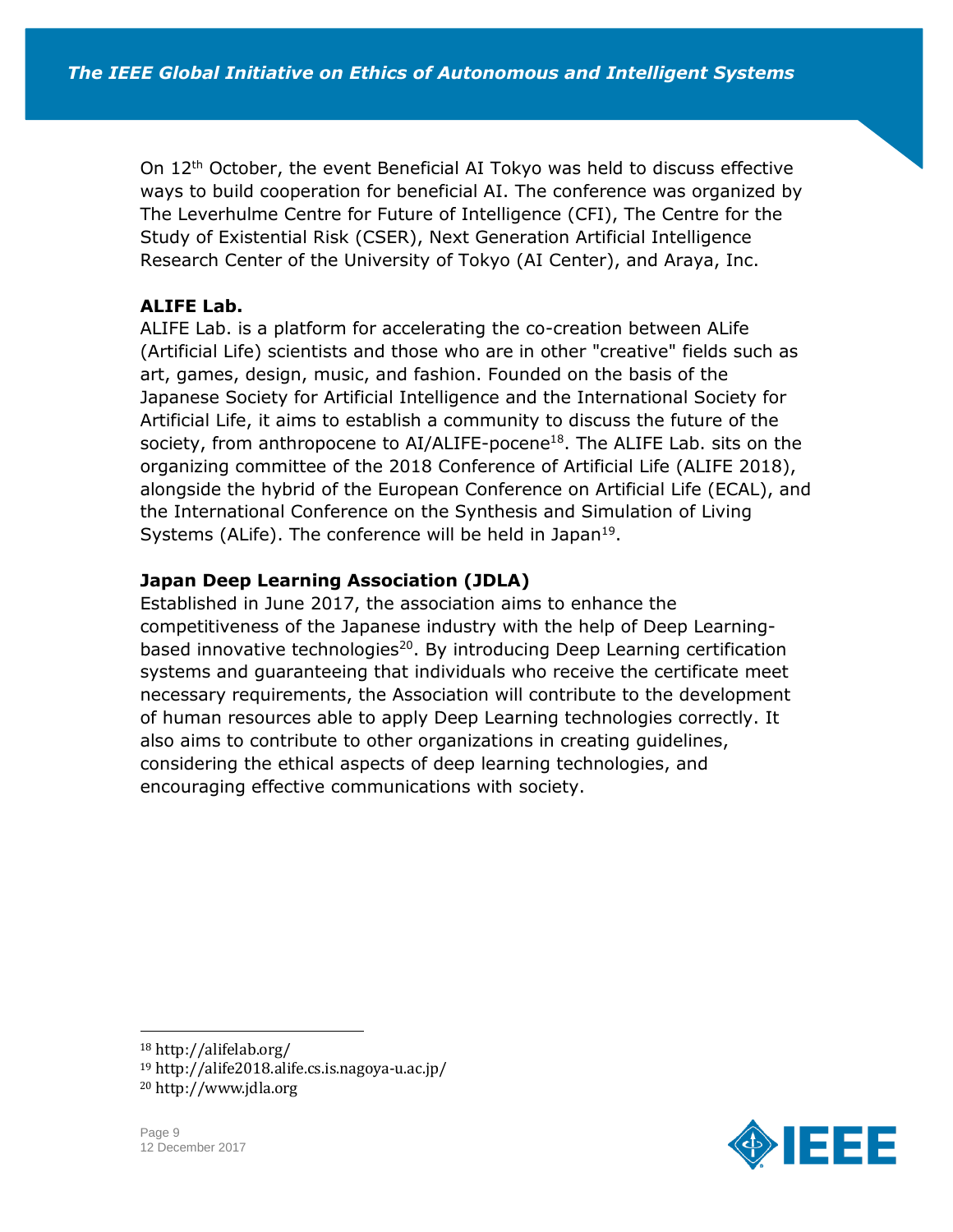#### **The Whole Brain Architecture Initiative (WBAI)**

A nonprofit organization, the Whole Brain Architecture Initiative was established August 2015, with the mission of creating and engineering a human-like artificial general intelligence (AGI) by learning from the architecture of the entire brain<sup>21</sup>. It presents the prospects of the development process<sup>22</sup> and supports the development of AGI by open R&D communities contributing to society on a long-term basis $^{23}$ .

<sup>23</sup> https://wba-initiative.org/en/about/vision/





<sup>21</sup> https://wba-initiative.org/en/about/greetings/

<sup>22</sup> https://wba-initiative.org/en/2357/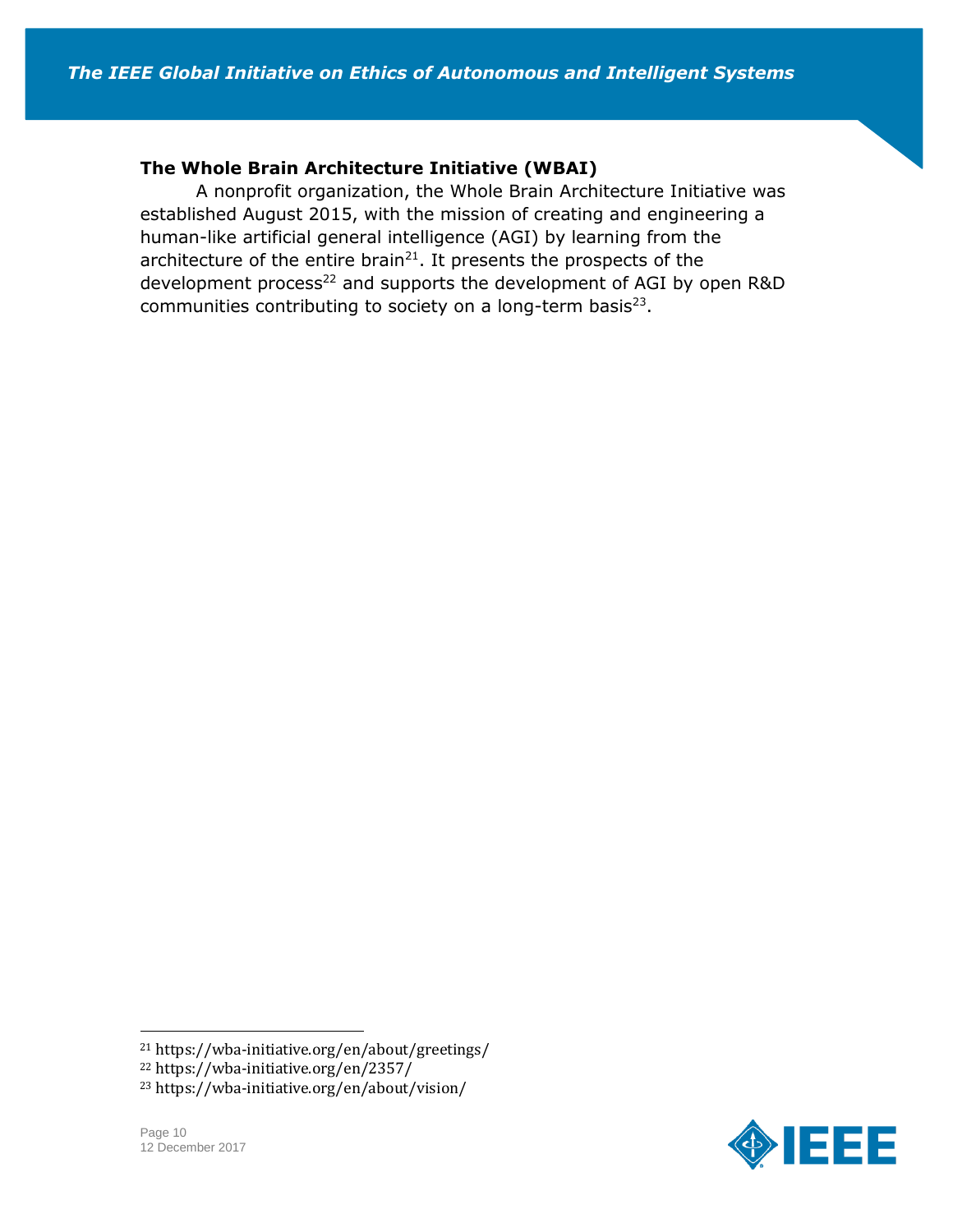# **EADv2 Regional Reports on A/IS Ethics: Hong Kong**

Contributed by: Ron Yu Board of Governors International IP Commercialization Council (IIPCC)

Overall, AI development and adoption in Hong Kong is still in its early days, with a small handful of concentrated development centers and a few organizations that have adopted or are developing AI in some form.

#### **Local Development Clusters**

Despite the fact that in innovation in Hong Kong is overshadowed by its neighbor Shenzhen, there nevertheless is considerable AI and AI-related work going on locally, at least in the Hong Kong Applied Science and Technology Research Institute Company Limited (ASTRI)

ASTRI was set up by the Government of the Hong in 2000 with the mission of enhancing Hong Kong's competitiveness in technology-based industries through applied research. Its focus areas: financial technologies, intelligent manufacturing, next generation network, health technologies, and smart cities together with the Hong Kong branch of the Chinese National Engineering Research Centre (CNERC), these form what ASTRi calls its "5+1" R&D strategy.

Rather than focus on AI as a separate area, ASTRI has chosen to incorporate AI in applications in the aforementioned areas. For example, ASTRI has been working to incorporate AI technologies in pattern recognition, robotic vision, etc:

- To aid in the processing of Chinese handwritten forms for the financial and insurance sectors and Chinese voice recognition technology, with both the handwriting and voice recognition technologies optimized for local conditions which not only include issues particular to the Cantonese language but also consider mixing of languages as local Hong Kong residents frequently do (e.g. using both Cantonese and English in their speech)
- For cancer detection

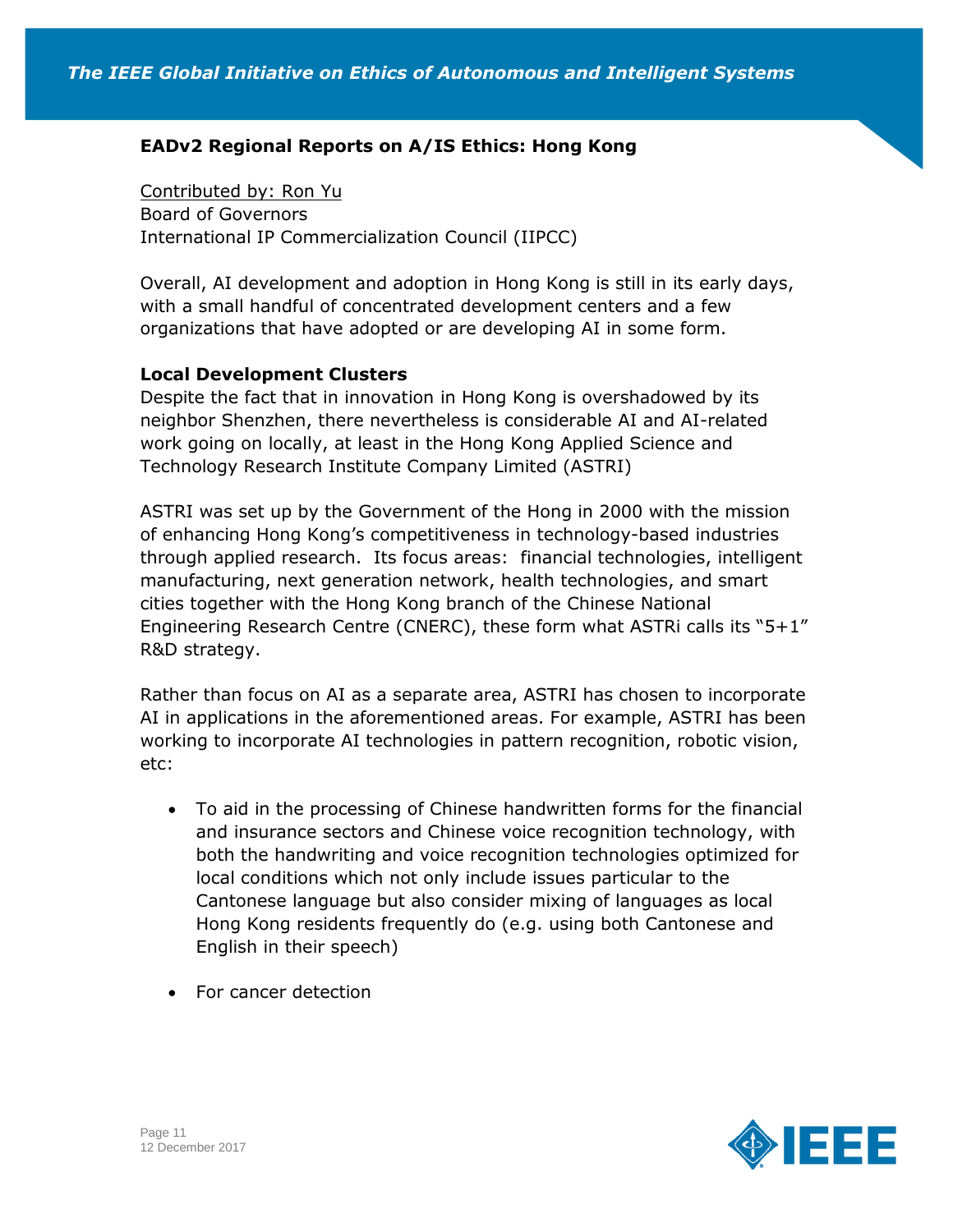- For defect detection in manufacturing
- In multifactor authentication on mobile devices using a combination of both continuous facial recognition, where the system regularly checks images of the user at different angles and will withdraw access rights if, for example, the user changes - rather than providing access to an application after an initial, straight-on shot of the user, and usage where the system checks input patterns for gestures, input pressure, keystrokes, typing speeds and styles
- For fraud detection in insurance applications
- In custom hardware
- With blockchain for financial applications

Apart from ASTRI, a second AI development cluster can be found in accelerator program Zeroth.ai.

Zeroth.ai's idea is take 20 companies per batch, with Zeroth offering up to \$120,000 in optional funding.

Its initial group of 10 companies were offered each six percent equity in exchange for \$20,000 and featured startups involved in chatbots, deeplearning-powered recognition, social media marketing and crop disease diagnosis.

Zeroth.ai is now working with its second cohort with startups that focus on edge computing, natural language, autonomous vehicles, agritech, humanmachine interface technology and ethical computing.

### **AI companies and AI Adoption**

Outside Zeroth.ai and ASTRI, the AI market in Hong Kong is fairly immature.

A few companies offer machine learning, chatbot and expert systems and robotics while a few larger organizations (e.g. HSBC, PriceWatersCoopers) have AI application development teams.

Some local logistics (e.g. Modern Terminals, Hong Kong International Terminals, Hong Kong Air Cargo Terminals Limited) travel and transportation (Hong Kong Civil Aviation Department, Mass Transit Railway, Swire Travel,

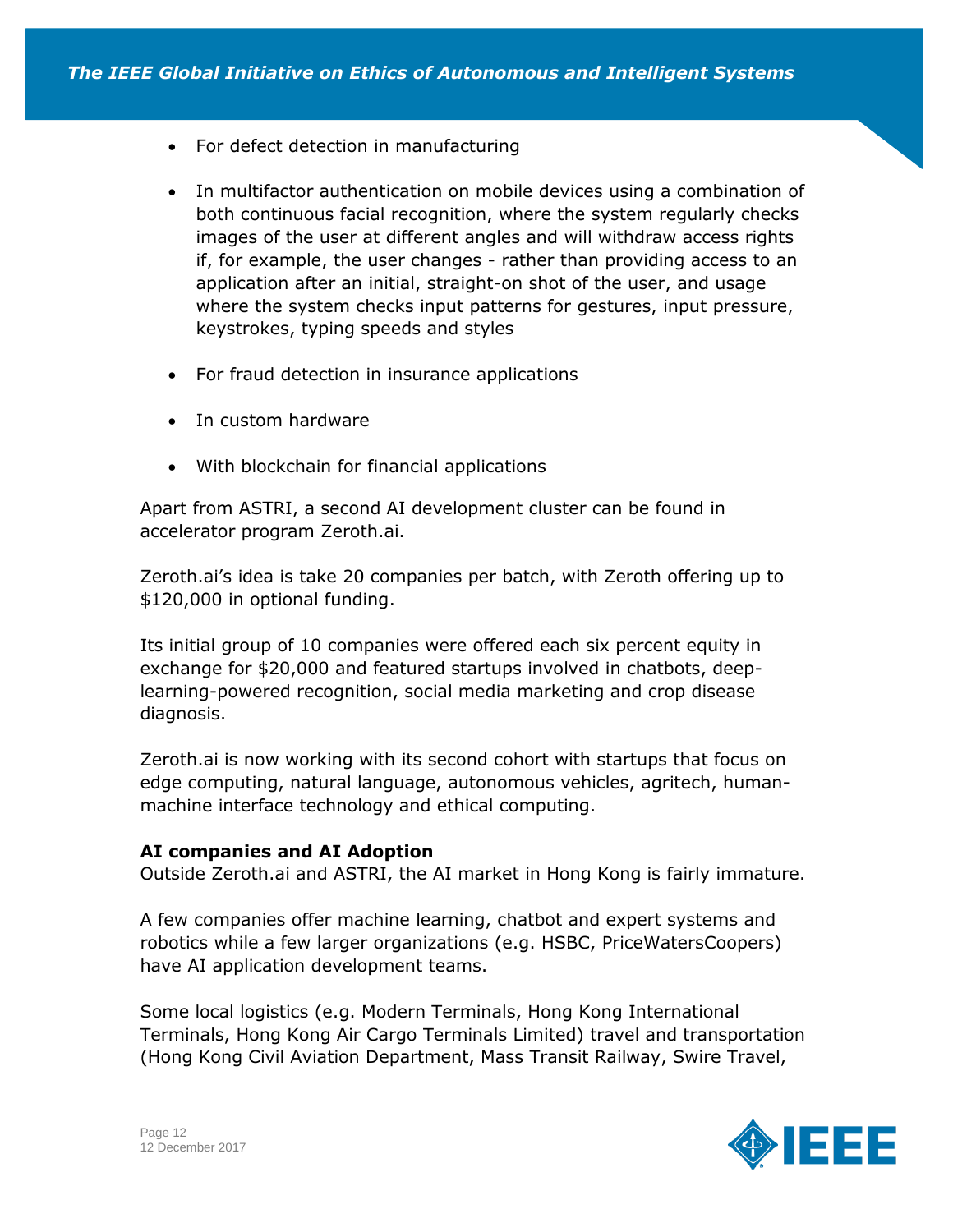Cathay Pacific, Kowloon Motor Bus) and health (Hong Kong Hospital Authority) industries, have been using AI since the 1990s, starting with expert systems for scheduling and personnel rostering.

Yet local adoption of AI remains low despite some interest in the technology (as evidenced by a growing number of groups focused on AI (e.g. The AI Society of Hong Kong)) and related areas and strong participation in AIrelated events organized by these groups. While technical expertise in AI and related areas (e.g. big data) is available locally, AI-related knowledge in nontechnical sectors, such as law, is more limited.

Yet awareness of local developments in AI remains, overall, low – possibly because of greater local interest in finance, real estate, and retail and a perception that Hong Kong is not truly an innovation center. This is somewhat curious given that some of the world's leaders in robotics (David Hanson) and Artificial General Intelligence (Ben Goertzel) work in Hong Kong.

## **The Education sector**

In the education sector, leading local universities (The University of Hong Kong, The Chinese University of Hong Kong, City University of Hong Kong, Hong Kong Polytechnic University and Hong Kong University of Science and Technology (HKUST)) all offer courses in AI (some even have or had course offerings in robotics) though these are primarily technical in nature.

While some local universities have also done some limited research on the interaction of human beings with AI and robotics, no courses have been offered in local law or business schools specifically dealing in AI and related matters.

Ethics and AI is similarly absent from local philosophy, policy, technical, liberal arts or legal programs and thus far, has been only touched upon in one or two courses (e.g. in the HKUST Business school).

This is likely due to a combination of both relative lack of expertise in AI and related issues in non-technical faculties and lack of interest among students, who might prefer to study something that is more likely able to help them get a job and, in many cases, are reluctant to enroll in what they perceive to be courses involving technical subject matter due to a lack of a technical or scientific background.

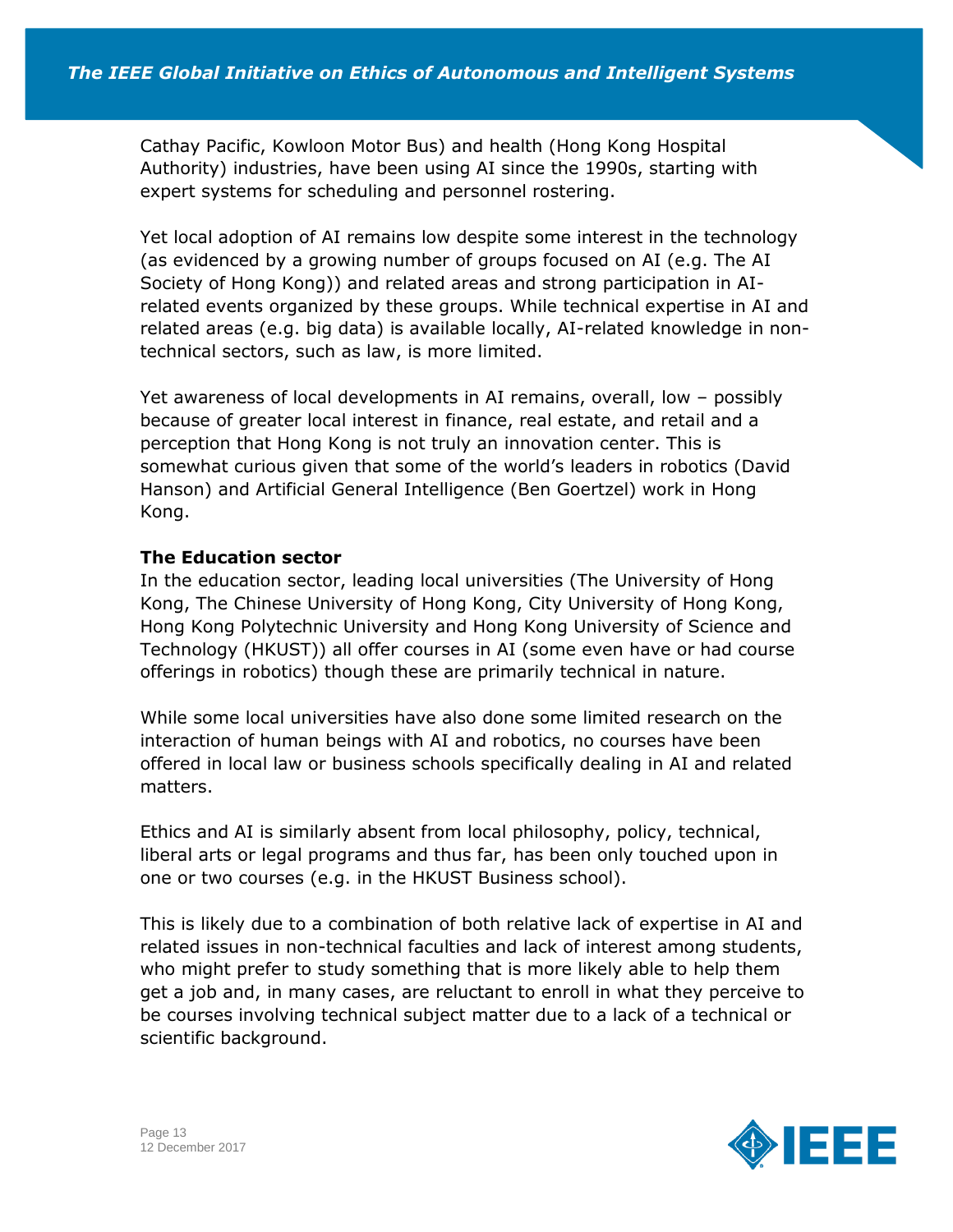#### **Ethics in the local AI business**

Aside from meeting compliance or cybersecurity related requirements, it is not clear what ethical safeguards, if any, other local companies involved in AI are adopting though there are exceptions.

Principals of locally-based Hanson Robotics, have advocated for and adopted a proactive approach to make AI benevolent (as opposed to a 'preventative' approach that seeks to prevent bad outcomes).

#### **Conclusions**

While AI adoption and development in Hong Kong might appear somewhat fragmented, and arguably behind developments in Singapore, Korea, or China, Hong Kong is moving ahead and, according to some, not that far behind its Asian rivals.

But in other non-technical areas, Hong Kong has some way to go before it can credibly tackle some of the legal, policy or ethical issues surrounding AI.

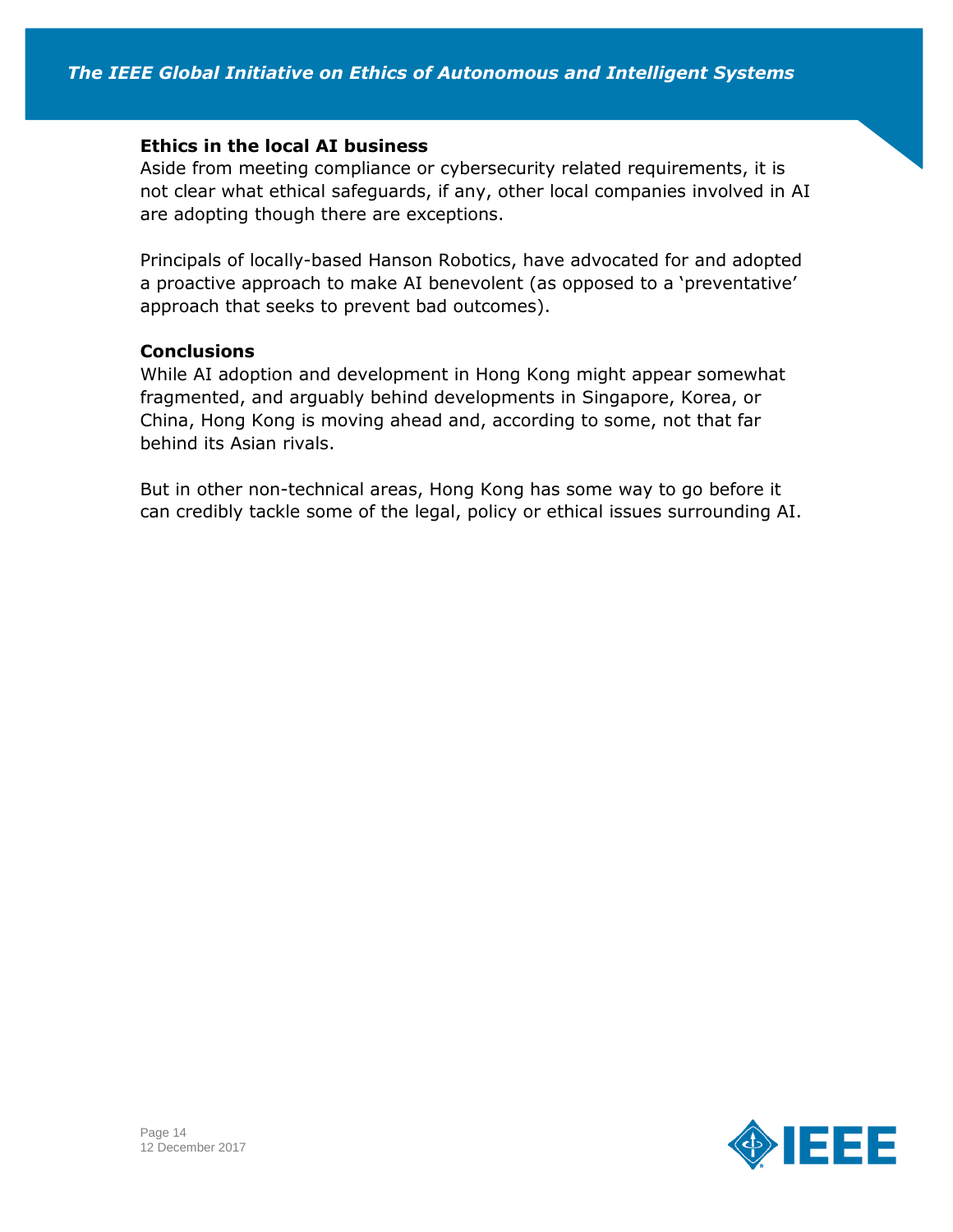# **EADv2 Regional Reports on A/IS Ethics: "AI in Asian Fintech"**

Contributed by: Brian W Tang Managing Director Asia Capital Markets Institute (ACMI)

The adoption rate of artificial intelligence (AI) and autonomous systems (AS) in Fintech has been tremendous in Asia over the past 12 months.

On the customer-facing front-end, Japan has rolled out more *humanoid robots* at bank branches, such as Softbank's Pepper at Mizuho Bank[1] and Nao at Bank of Mitsubishi UFG.[2]

Asia is touted as having the "world's most mature deployment of a conversational AI assistant in a bank to date" with DBS digibank - starting in India, it has expanded to Indonesia and Singapore[3] to allow customers to ask for their account balance, transfer funds and make card payments.

*Chatbots* using natural language processing are now being used for home loans (eg, OCBC Bank's Emma in Singapore;[4] UBank' RoboChat in Australia);[5] personal loans (e.g., RBH Bank in Malaysia);[6] and business and retail loans (e.g., FundsTiger .com's ChatBOT in India).[7] And "*roboadvisors*" are also emerging in asset management (e.g., 8 Securities' Chloe in Japan).[8]

Furthermore, the world's first "smile to pay" *facial recognition payment* system was recently piloted on Alipay by Ant Financial.[9]

On the internal back-end, *RegTech* solutions include Amazon Alexa-like voice bots used by Credit Suisse for compliance queries, [10] and bots at JP Morgan to review commercial loan contracts equivalent to 360,000 hours of work each year by lawyers and loan officers.[11]

AI is being applied to equities trade execution for maximum speed at best price at JPMorgan [12] and post-trade allocation requests at UBS,[13] and to calculate policy payouts at Japan's Fukoku Mutual Life Insurance.[14]

*Alternative data* is increasingly sought for investment decisions. [15] Led by the mantra "all data is credit data", [16] structured and unstructured "big data" is also being tapped for *AI credit scoring* for lending[17] across Asia from Juan Credit in the Philippines[18] to Singapore-based Lenddo, [19] with China being the global alternative finance leader accounting for 85% of the

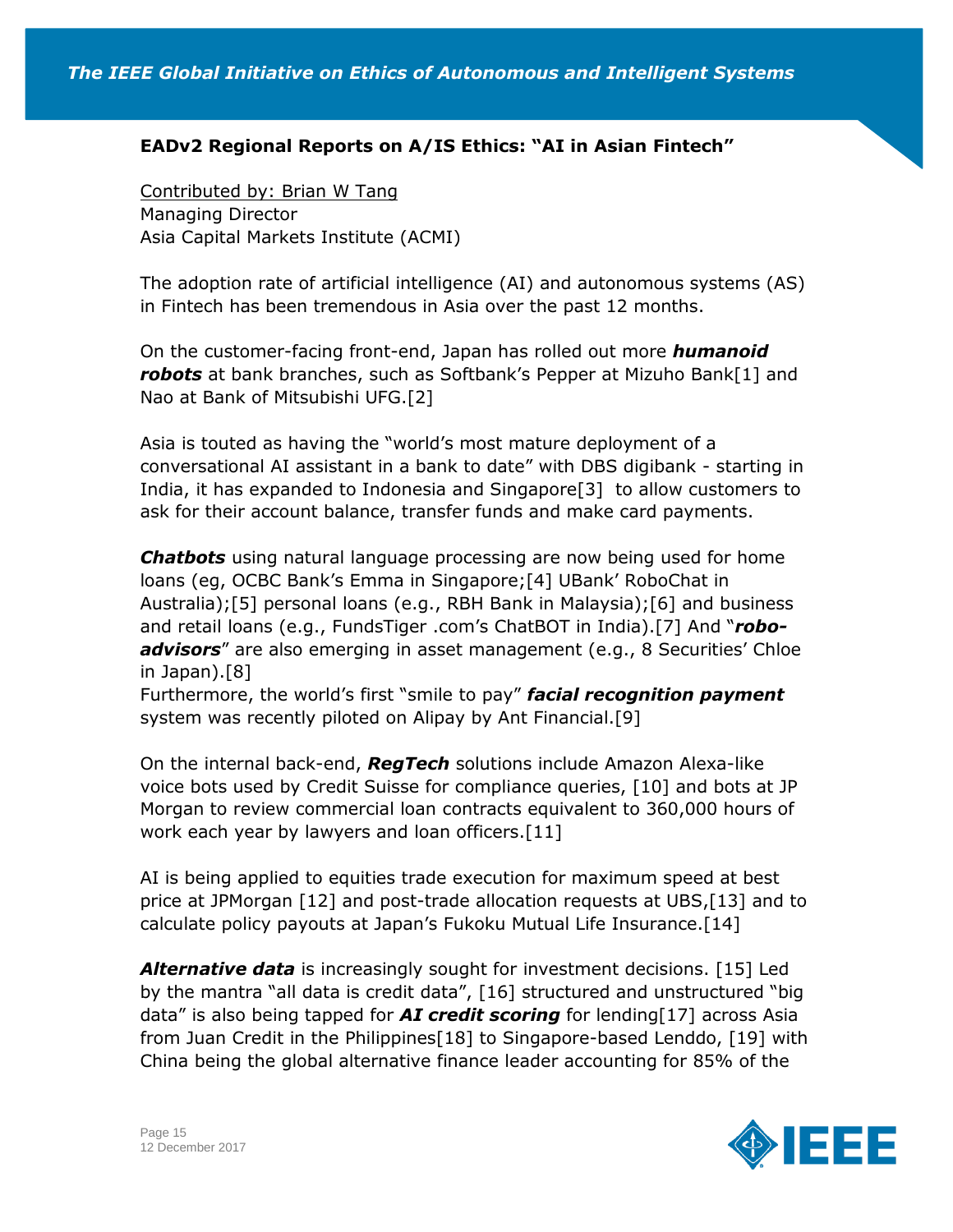total global market in 2016 with US\$243.28 billion raised in mainland China alone.[20]

As part of a pilot for the Chinese government's proposed social credit system, [21] Sesame or Zhima Credit is enabled through Ant Financial's Alipay (with 400 million users) based on five dimensions of information: personal information, payment ability, credit history, social networks and behaviors.[22] Tencent, which owns messaging apps WeChat and QQ with 938 million and 861 million users respectively, also has a pilot with similar categories.[23]

With increasing awareness of black box opacity and possible discrimination relating to AI credit scoring, [24] it should be noted that the People's Bank of China reportedly does not plan to grant any credit-reporting licenses yet due to perceived conflicts of interest and data quality. [25] Establishing "trust with the community" has been acknowledged to be key. [26]

To date, I have contributed a chapter in the forthcoming The RegTech Book on "Forging A Responsibility and Liability Framework in the AI Era For RegTech", [27] and will be moderating the Hong Kong Fintech Week: The Future of AI in Finance panel discussion on "AI Driven RegTech: How Technology is Reforming KYC, AML and Fraud Prevention". [28]

I look forward to furthering global collaborations as part of the IEEE initiative to promote research and awareness in ethical considerations of fairness, accountability and transparency relating to AI and ML especially in Asian Fintech.

[1] "Pepper provides new in-branch services" (Mizuho Bank[\)](https://www.mizuhobank.com/mizuho_fintech/news/pepper/index.html) [https://www.mizuhobank.com/mizuho\\_fintech/news/pepper/index.html](https://www.mizuhobank.com/mizuho_fintech/news/pepper/index.html) [2]" Innovations at the Mitsubishi UFJ Financial Group and the global FinTech ecosystem" (OpenGov, June 6, 2017) **[http://www.opengovasia.com/articles/7674-exclusive--](http://www.opengovasia.com/articles/7674-exclusive---innovations-at-the-mitsubishi-ufj-financial-group-and-the-global-fintech-ecosystem) [innovations-at-the-mitsubishi-ufj-financial-group-and-the-global](http://www.opengovasia.com/articles/7674-exclusive---innovations-at-the-mitsubishi-ufj-financial-group-and-the-global-fintech-ecosystem)[fintech-ecosystem](http://www.opengovasia.com/articles/7674-exclusive---innovations-at-the-mitsubishi-ufj-financial-group-and-the-global-fintech-ecosystem)** [3] "Kasisto and DBS Bank to Unveil Case Study at Digital Banking Conference" (Press release, June 8, 2017)[:](http://kasisto.com/kasisto-and-dbs-bank-to-unveil-case-study-at-digital-banking-conference/) [http://kasisto.com/kasisto-and-](http://kasisto.com/kasisto-and-dbs-bank-to-unveil-case-study-at-digital-banking-conference/)

[dbs-bank-to-unveil-case-study-at-digital-banking-conference/](http://kasisto.com/kasisto-and-dbs-bank-to-unveil-case-study-at-digital-banking-conference/); "Chatbots to humans: Move aside, I got this" (American Banker , June 19, 2017)[:](https://www.americanbanker.com/news/chatbots-to-humans-move-aside-i-got-this)

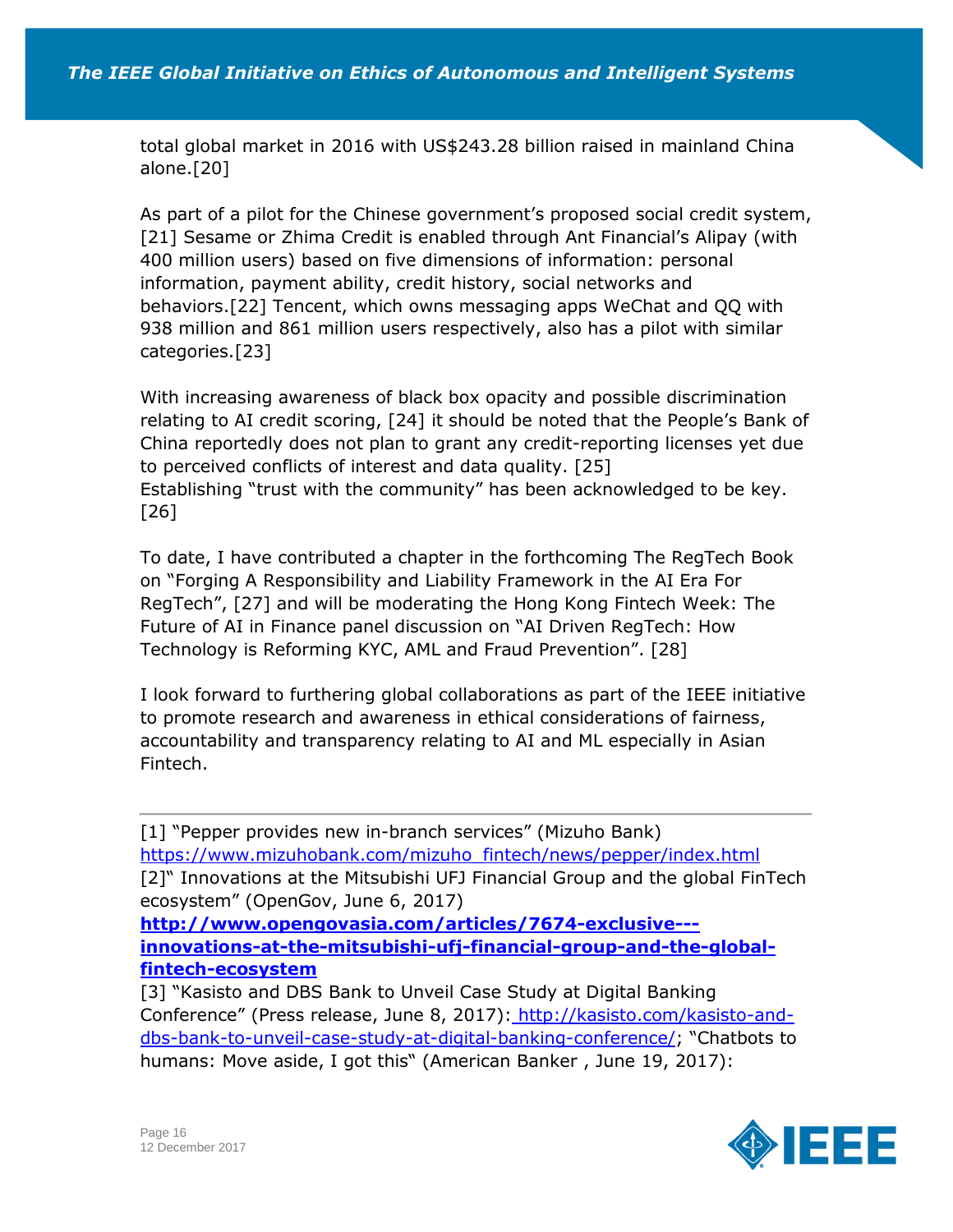[https://www.americanbanker.com/news/chatbots-to-humans-move-aside-i](https://www.americanbanker.com/news/chatbots-to-humans-move-aside-i-got-this)[got-this](https://www.americanbanker.com/news/chatbots-to-humans-move-aside-i-got-this)

[4] "OCBC Bank Launches First A.I. Powered Home Renovation Loan Specialist Chat Bot" (Fintech New Singapore, April 5, 2017):

**[http://fintechnews.sg/9378/personalfinance/cbc-bank-launches](http://fintechnews.sg/9378/personalfinance/cbc-bank-launches-first-powered-home-renovation-loan-specialist-chat-bot/)[first-powered-home-renovation-loan-specialist-chat-bot/](http://fintechnews.sg/9378/personalfinance/cbc-bank-launches-first-powered-home-renovation-loan-specialist-chat-bot/)**

[5] "UBank launches Australia's first artificial intelligence chatbot for Home Loans" (Finder, May 15, 2017)[:](https://www.finder.com.au/ubank-launches-australias-first-artificial-intelligence-chatbot-for-home-loans) **[https://www.finder.com.au/ubank](https://www.finder.com.au/ubank-launches-australias-first-artificial-intelligence-chatbot-for-home-loans)[launches-australias-first-artificial-intelligence-chatbot-for-home](https://www.finder.com.au/ubank-launches-australias-first-artificial-intelligence-chatbot-for-home-loans)[loans](https://www.finder.com.au/ubank-launches-australias-first-artificial-intelligence-chatbot-for-home-loans)**

[6] "RHB Bank rolls out chatbot for loan applications" (Computer Weekly, September 28, 2017)[:](http://www.computerweekly.com/news/450427104/RHB-Bank-rolls-out-chatbot-for-loan-applications)

**[http://www.computerweekly.com/news/450427104/RHB-Bank](http://www.computerweekly.com/news/450427104/RHB-Bank-rolls-out-chatbot-for-loan-applications)[rolls-out-chatbot-for-loan-applications](http://www.computerweekly.com/news/450427104/RHB-Bank-rolls-out-chatbot-for-loan-applications)**

[7] "FundsTiger.com Launches First 'Loan ChatBOT' in India for Business and Retail Loans" (PR Newswire, January 18, 2017)[:](https://www.telegraphindia.com/pressrelease/prnw/51549/fundstiger-com-launches-first-loan-chatbot-in-india-for-busi.html)

**[https://www.telegraphindia.com/pressrelease/prnw/51549/fundsti](https://www.telegraphindia.com/pressrelease/prnw/51549/fundstiger-com-launches-first-loan-chatbot-in-india-for-busi.html) [ger-com-launches-first-loan-chatbot-in-india-for-busi.html](https://www.telegraphindia.com/pressrelease/prnw/51549/fundstiger-com-launches-first-loan-chatbot-in-india-for-busi.html)**

[8] "8 Securities Launches Robo-Advisor Chloe in Japan" (Finance Magnates, February 17, 2017)[:](https://www.financemagnates.com/fintech/news/8-securities-launches-robo-advisor-chloe-japan/)

**[https://www.financemagnates.com/fintech/news/8-securities](https://www.financemagnates.com/fintech/news/8-securities-launches-robo-advisor-chloe-japan/)[launches-robo-advisor-chloe-japan/](https://www.financemagnates.com/fintech/news/8-securities-launches-robo-advisor-chloe-japan/)** ; "Robo-advisors permeate Asian markets" (LeapRate, April 6, 2017)[:](https://www.leaprate.com/forex/technology/robo-advisors-permeate-asian-markets/)

**[https://www.leaprate.com/forex/technology/robo-advisors](https://www.leaprate.com/forex/technology/robo-advisors-permeate-asian-markets/)[permeate-asian-markets/](https://www.leaprate.com/forex/technology/robo-advisors-permeate-asian-markets/)**

[9] "Alipay rolls out world's first 'Smile to Pay' facial recognition system at KFC outlet in Hangzhou" (South China Morning Post, September 1, 2017)[:](http://www.scmp.com/tech/start-ups/article/2109321/alipay-rolls-out-worlds-first-smile-pay-facial-recognition-system-kfc) [http://www.scmp.com/tech/start-ups/article/2109321/alipay-rolls-out](http://www.scmp.com/tech/start-ups/article/2109321/alipay-rolls-out-worlds-first-smile-pay-facial-recognition-system-kfc)[worlds-first-smile-pay-facial-recognition-system-kfc](http://www.scmp.com/tech/start-ups/article/2109321/alipay-rolls-out-worlds-first-smile-pay-facial-recognition-system-kfc)

[10] "Credit Suisse has deployed 20 robots within bank, markets CEO says" (Reuters, May 2, 2017): **[https://www.reuters.com/article/us-milken](https://www.reuters.com/article/us-milken-conference-creditsuisse/credit-suisse-has-deployed-20-robots-within-bank-markets-ceo-says-idUSKBN17X2JC)[conference-creditsuisse/credit-suisse-has-deployed-20-robots](https://www.reuters.com/article/us-milken-conference-creditsuisse/credit-suisse-has-deployed-20-robots-within-bank-markets-ceo-says-idUSKBN17X2JC)[within-bank-markets-ceo-says-idUSKBN17X2JC](https://www.reuters.com/article/us-milken-conference-creditsuisse/credit-suisse-has-deployed-20-robots-within-bank-markets-ceo-says-idUSKBN17X2JC)**

[11] "JPMorgan Software Does in Seconds What Took Lawyers 360,000 Hours" (Bloomberg, February 28, 2017)[:](https://www.bloomberg.com/news/articles/2017-02-28/jpmorgan-marshals-an-army-of-developers-to-automate-high-finance)

[https://www.bloomberg.com/news/articles/2017-02-28/jpmorgan-marshals](https://www.bloomberg.com/news/articles/2017-02-28/jpmorgan-marshals-an-army-of-developers-to-automate-high-finance)[an-army-of-developers-to-automate-high-finance](https://www.bloomberg.com/news/articles/2017-02-28/jpmorgan-marshals-an-army-of-developers-to-automate-high-finance)

[12] "JPMorgan develops robot to execute trades" (Financial Times, July 31, 2017): [https://www.ft.com/content/16b8ffb6-7161-11e7-aca6-](https://www.ft.com/content/16b8ffb6-7161-11e7-aca6-c6bd07df1a3c?mhq5j=e6)

[c6bd07df1a3c?mhq5j=e6](https://www.ft.com/content/16b8ffb6-7161-11e7-aca6-c6bd07df1a3c?mhq5j=e6)

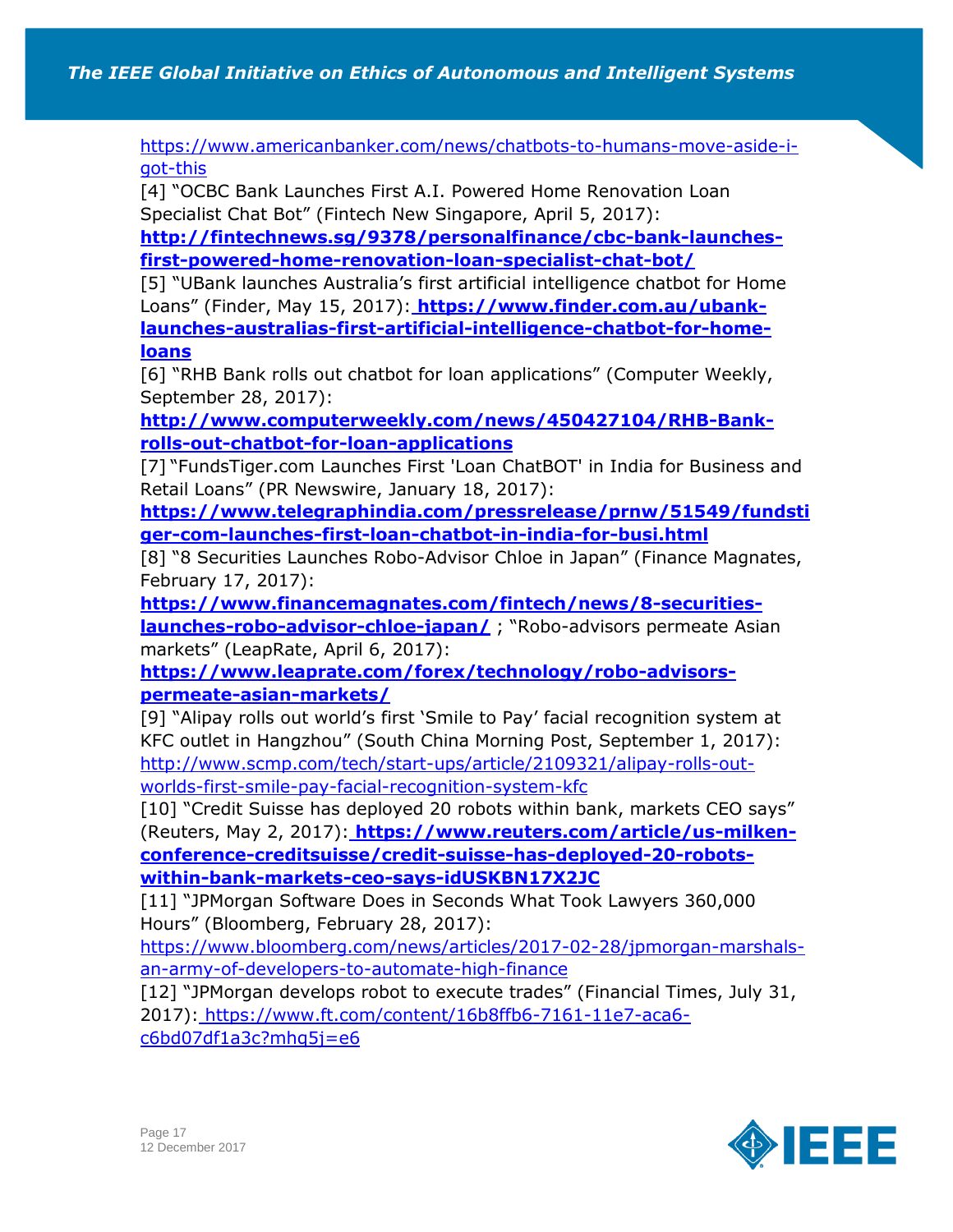[13] "Robots enter investment banks' trading floors" (Financial Times, July 6, 2017): [https://www.ft.com/content/da7e3ec2-6246-11e7-8814-](https://www.ft.com/content/da7e3ec2-6246-11e7-8814-0ac7eb84e5f1?mhq5j=e6) [0ac7eb84e5f1?mhq5j=e6](https://www.ft.com/content/da7e3ec2-6246-11e7-8814-0ac7eb84e5f1?mhq5j=e6)

[14] "This Japanese Company Is Replacing Its Staff With Artificial Intelligence"(Fortune, January 6, 2017)[:](http://fortune.com/2017/01/06/japan-artificial-intelligence-insurance-company/)

**[http://fortune.com/2017/01/06/japan-artificial-intelligence](http://fortune.com/2017/01/06/japan-artificial-intelligence-insurance-company/)[insurance-company/](http://fortune.com/2017/01/06/japan-artificial-intelligence-insurance-company/)**

[15]"AI and Alternative Data: A Burgeoning Arms Race" (June 20, 2017)[:](https://www.waterstechnology.com/trading-technologies-and-strategies/3389631/ai-and-alternative-data-a-burgeoning-arms-race) **[https://www.waterstechnology.com/trading-technologies-and](https://www.waterstechnology.com/trading-technologies-and-strategies/3389631/ai-and-alternative-data-a-burgeoning-arms-race)[strategies/3389631/ai-and-alternative-data-a-burgeoning-arms](https://www.waterstechnology.com/trading-technologies-and-strategies/3389631/ai-and-alternative-data-a-burgeoning-arms-race)[race](https://www.waterstechnology.com/trading-technologies-and-strategies/3389631/ai-and-alternative-data-a-burgeoning-arms-race)**

[16] See M. Hurley and J. Adebayo,"Credit Scoring In the Era of Big Data" Yale Journal of Law and Technology (Vol 18, I)[:](http://digitalcommons.law.yale.edu/cgi/viewcontent.cgi?article=1122&context=yjolt)

[http://digitalcommons.law.yale.edu/cgi/viewcontent.cgi?article=1122&contex](http://digitalcommons.law.yale.edu/cgi/viewcontent.cgi?article=1122&context=yjolt) [t=yjolt](http://digitalcommons.law.yale.edu/cgi/viewcontent.cgi?article=1122&context=yjolt)

[17] "The Rise of Alternative Data in the Lending Market" (Bank Innovation, September 21, 2017): **"[https://bankinnovation.net/2017/09/the-rise](https://bankinnovation.net/2017/09/the-rise-of-alternative-data-in-the-lending-market/)[of-alternative-data-in-the-lending-market/](https://bankinnovation.net/2017/09/the-rise-of-alternative-data-in-the-lending-market/)**

[18] "Meet Juan Credit, the first credit scoring system for the unbanked in the Philippines" (e27, March 16, 2017): **[https://e27.co/juancredit](https://e27.co/juancredit-credit-scoring-system-unbanked-167965-2/)[credit-scoring-system-unbanked-167965-2/](https://e27.co/juancredit-credit-scoring-system-unbanked-167965-2/)**

[19] "This startup uses battery life to determine credit scores" (CNN, August 26, 2016): [http://money.cnn.com/2016/08/24/technology/lenddo](http://money.cnn.com/2016/08/24/technology/lenddo-smartphone-battery-loan/index.html)[smartphone-battery-loan/index.html](http://money.cnn.com/2016/08/24/technology/lenddo-smartphone-battery-loan/index.html)

[20] "Cultivating Growth - 2nd Asia Pacific Region Alternative Finance Industry Report (Cambridge University Alternative Finance Centre, September 19, 2017)[:](https://www.jbs.cam.ac.uk/faculty-research/centres/alternative-finance/publications/cultivating-growth/#.Wdv4dmiCzIU) [https://www.jbs.cam.ac.uk/faculty](https://www.jbs.cam.ac.uk/faculty-research/centres/alternative-finance/publications/cultivating-growth/#.Wdv4dmiCzIU)[research/centres/alternative-finance/publications/cultivating](https://www.jbs.cam.ac.uk/faculty-research/centres/alternative-finance/publications/cultivating-growth/#.Wdv4dmiCzIU)[growth/#.Wdv4dmiCzIU](https://www.jbs.cam.ac.uk/faculty-research/centres/alternative-finance/publications/cultivating-growth/#.Wdv4dmiCzIU)

[21] "China's Social Credit System: AI-driven panaopticon or fragmented foundation for a sincerity culture?" (Technode, August 23, 2017)[:](http://technode.com/2017/08/23/chinas-social-credit-system-ai-driven-panopticon-or-fragmented-foundation-for-a-sincerity-culture/) [http://technode.com/2017/08/23/chinas-social-credit-system-ai-driven](http://technode.com/2017/08/23/chinas-social-credit-system-ai-driven-panopticon-or-fragmented-foundation-for-a-sincerity-culture/)[panopticon-or-fragmented-foundation-for-a-sincerity-culture/](http://technode.com/2017/08/23/chinas-social-credit-system-ai-driven-panopticon-or-fragmented-foundation-for-a-sincerity-culture/) ; "China's Social Credit System" (Mercator Institute for China Studies, May 24, 2017)[:](https://www.merics.org/fileadmin/user_upload/downloads/China-Monitor/merics_ChinaMonitor_39_englisch_Web.pdf) [https://www.merics.org/fileadmin/user\\_upload/downloads/China-](https://www.merics.org/fileadmin/user_upload/downloads/China-Monitor/merics_ChinaMonitor_39_englisch_Web.pdf)Monitor/merics ChinaMonitor 39 englisch Web.pdf

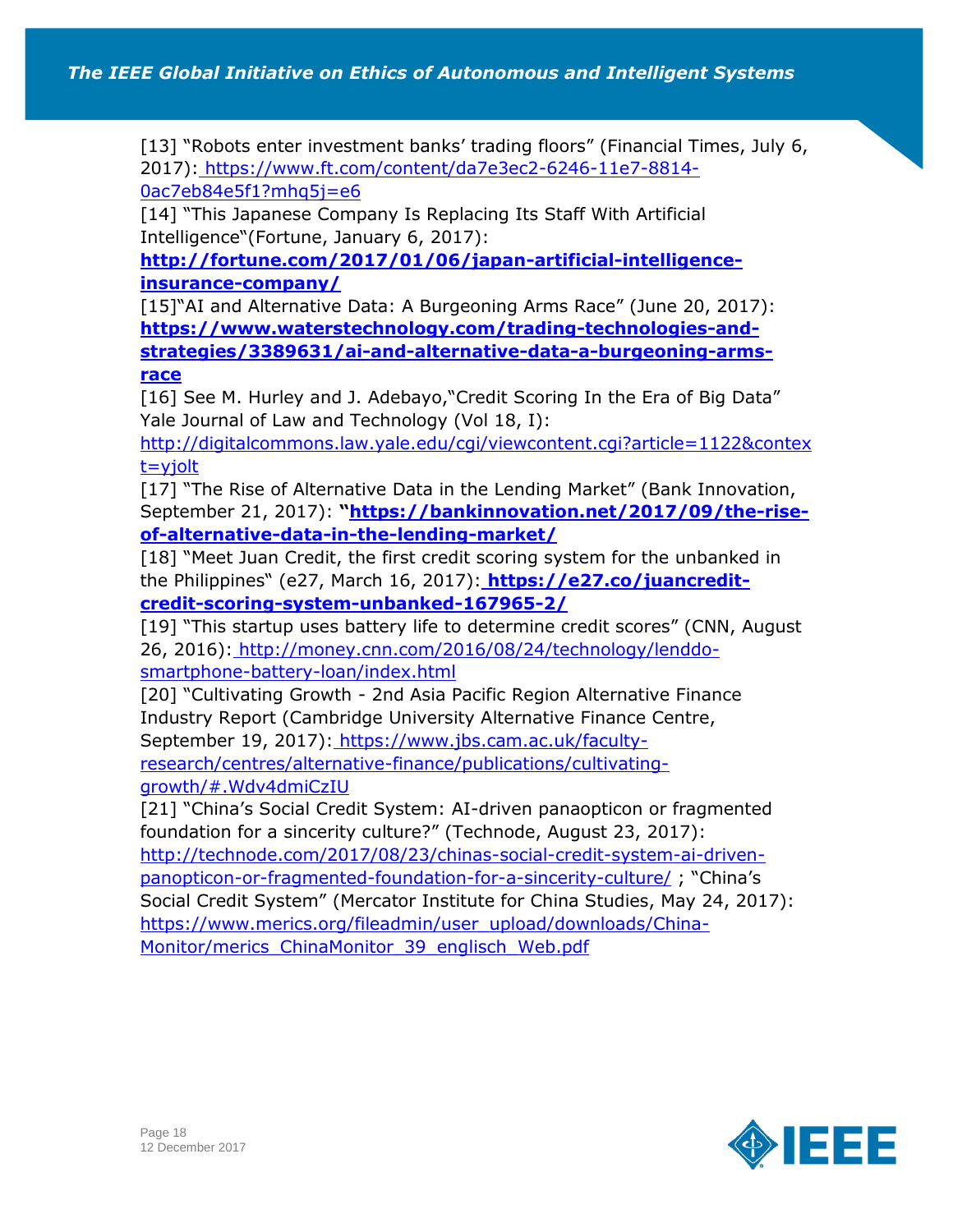[22] "FICO with Chinese characteristics: Nice rewards, but punishing penalties" (CNBC, March 17, 2017)[:](https://www.cnbc.com/2017/03/16/china-social-credit-system-ant-financials-sesame-credit-and-others-give-scores-that-go-beyond-fico.html)

**[https://www.cnbc.com/2017/03/16/china-social-credit-system](https://www.cnbc.com/2017/03/16/china-social-credit-system-ant-financials-sesame-credit-and-others-give-scores-that-go-beyond-fico.html)[ant-financials-sesame-credit-and-others-give-scores-that-go](https://www.cnbc.com/2017/03/16/china-social-credit-system-ant-financials-sesame-credit-and-others-give-scores-that-go-beyond-fico.html)[beyond-fico.html](https://www.cnbc.com/2017/03/16/china-social-credit-system-ant-financials-sesame-credit-and-others-give-scores-that-go-beyond-fico.html)**

[23]"The Score On Tencent's Credit Scoring" (PYMNTS, August 15, 2017)[:](https://www.pymnts.com/news/alternative-financial-services/2017/tencent-takes-on-alibaba-in-credit-scoring/) [https://www.pymnts.com/news/alternative-financial-services/2017/tencent](https://www.pymnts.com/news/alternative-financial-services/2017/tencent-takes-on-alibaba-in-credit-scoring/)[takes-on-alibaba-in-credit-scoring/](https://www.pymnts.com/news/alternative-financial-services/2017/tencent-takes-on-alibaba-in-credit-scoring/)

[24] "Did Artificial Intelligence Deny You Credit?" (Fortune, May 19, 2017)[:](http://fortune.com/2017/03/19/artificial-intelligence-credit/%20%20/) **[http://fortune.com/2017/03/19/artificial-intelligence-credit/](http://fortune.com/2017/03/19/artificial-intelligence-credit/%20%20/)** ; How Algorithms Can Bring Down Minorities' Credit Scores" (The Atlantic, December 2, 2016)[:](https://www.theatlantic.com/technology/archive/2016/12/how-algorithms-can-bring-down-minorities-credit-scores/509333/)

**[https://www.theatlantic.com/technology/archive/2016/12/how](https://www.theatlantic.com/technology/archive/2016/12/how-algorithms-can-bring-down-minorities-credit-scores/509333/)[algorithms-can-bring-down-minorities-credit-scores/509333/](https://www.theatlantic.com/technology/archive/2016/12/how-algorithms-can-bring-down-minorities-credit-scores/509333/)**

[25] "China Gives Little Credit to Companies Handpicked to Develop Credit-Reporting Sector" (Caixin, May 15, 2017)[:](http://www.caixinglobal.com/2017-05-15/101089851.html)

<http://www.caixinglobal.com/2017-05-15/101089851.html>

[26] "Joe Tsai: AI a Vital Problem-Solving Tool for Tech Companies" (Alizila, September 17, 2017)[:](http://www.alizila.com/ai-vital-problem-solving-tool/) <http://www.alizila.com/ai-vital-problem-solving-tool/>

[27] The REGTECH Book (Wiley, forthcoming 2018)[:](http://as.wiley.com/WileyCDA/WileyTitle/productCd-1119362148.html)

<http://as.wiley.com/WileyCDA/WileyTitle/productCd-1119362148.html>

[28]Hong Kong Fintech Week 2017 Agenda:

<http://www.finnovasia.com/#agenda>

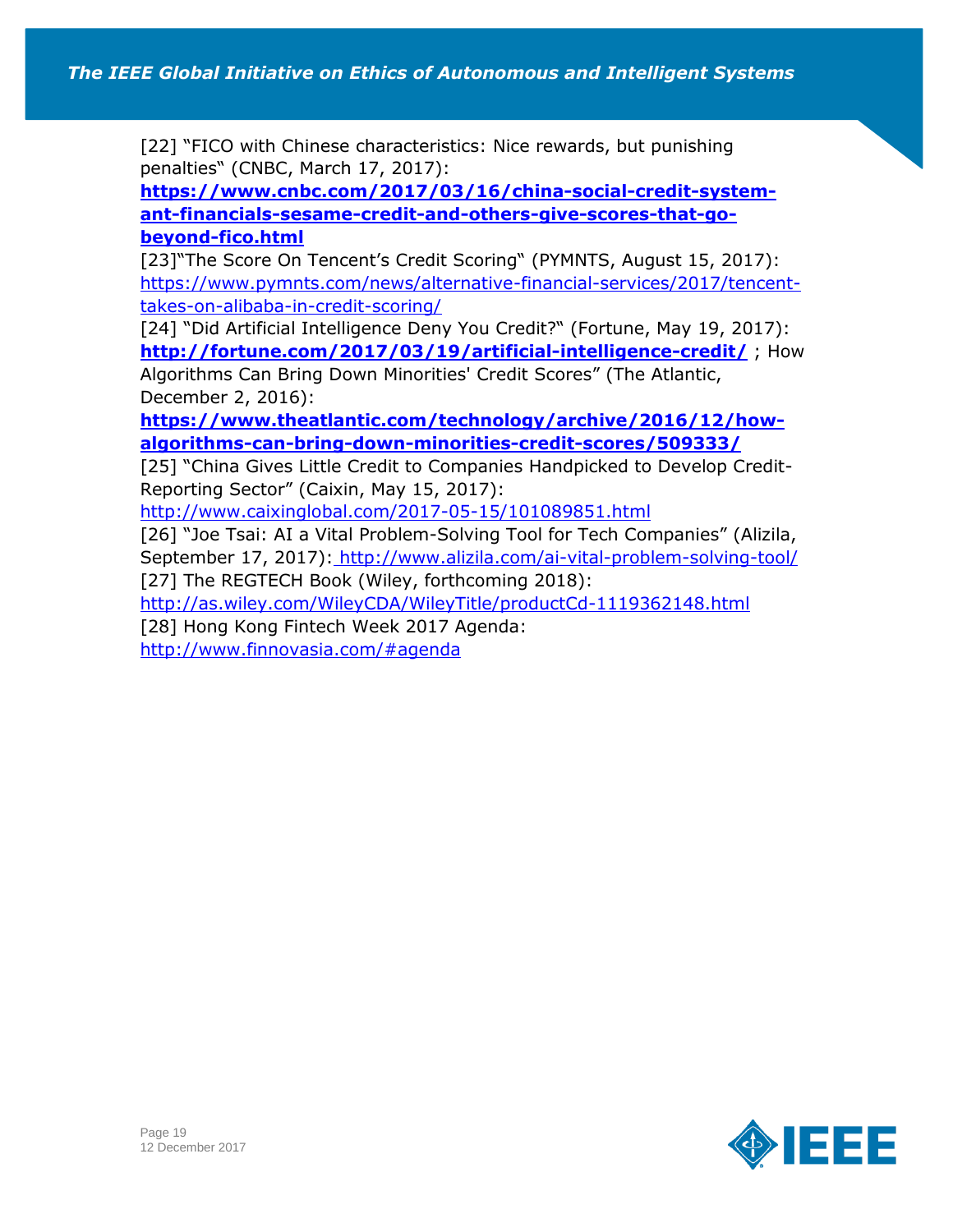# **EADv2 Regional Reports on A/IS Ethics: Russian Working Group Insights**

#### Contributed by: Pavel Gotovtsev

Ph.D, Associate Professor, Vice-head of Biotechnology and Bioenergy department at National Research Centre, "Kurchatov Institute"

The Ethical challenges related with AI development and application became one of the most significant for modern society. AI today became the engine of progress in different aspects of the human being, from economy, municipal systems, transport to scientific researches and medicine. AI makes our live easier, our doings more effective, our knowledge greater. But AI also influences our lives by using our data, interacting with us in everyday life and making decisions that concern us.

Due to those reasons, we postulate that the *Ethically Aligned Design* document is a significant step to make research and development in the AI field more closely aligned to the positive ethics of humanity. We suppose that further researchers will be substantially influenced by this document. Also we believe that as scientific fields AI Ethical studies have perspectives to become some of the most attractive for the many researchers all-over the World.

From the point of view of the Russian Working Group (RWG) the further development of AI Ethics it is also necessary to turn attention on the following research fields:

- AI is an extremely fast developing field for both fundamental and applied applications. It can lead to arising of new multidisciplinary technologies and applications that can in its turn lead to the new ethical and moral challenges.
- The design of any regulation documents for Ethical AI should be based on principles of progress enhancement not on the progress limitations. Any regulations should be carefully investigated by experts all over the world. Economy and political impact of ethical AI development regulations should be considered.

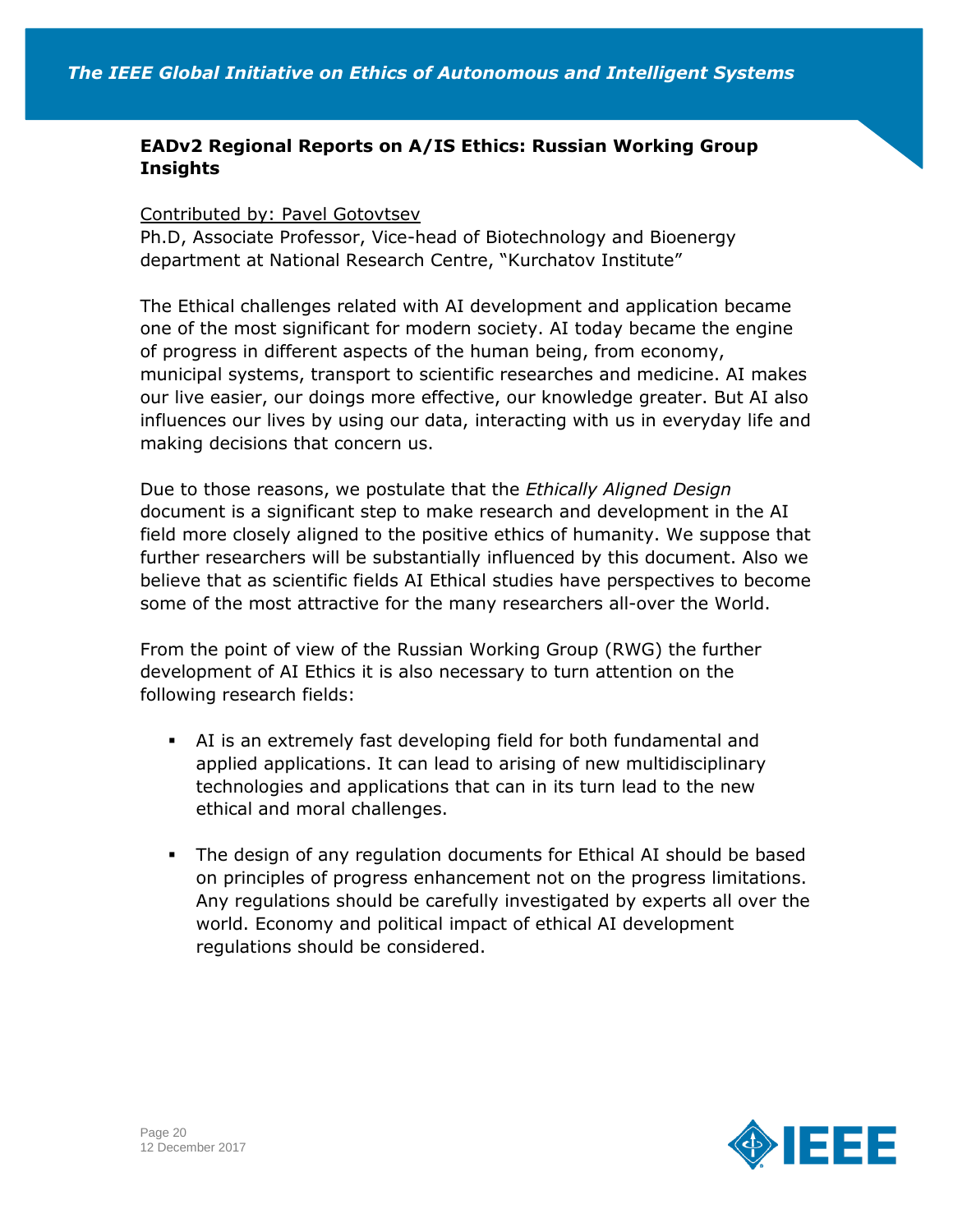Mathematical formalization of ethical standards and norms should also be considered, along with how to implement those standards into computational systems. Including, mathematical basis, ontologies, machine learning applications etc. It is in these stages of design that the ethical behavior of AI system as a decision-making system both in real world (for ex. automatic cars) and in virtual (metadata analysis related with human's personal data) begin. Verification of systems responsible for ethical decisions of AI should also receive high attention.

By opinion of RWG members these tasks are the most challenging in today's AI ethics research. This list is not full and will be added in future during technologies development. We can expect new ethical and moral questions that should be answered in future. On this evidence researchers in the field of AI ethics will follow with all AI researchers.

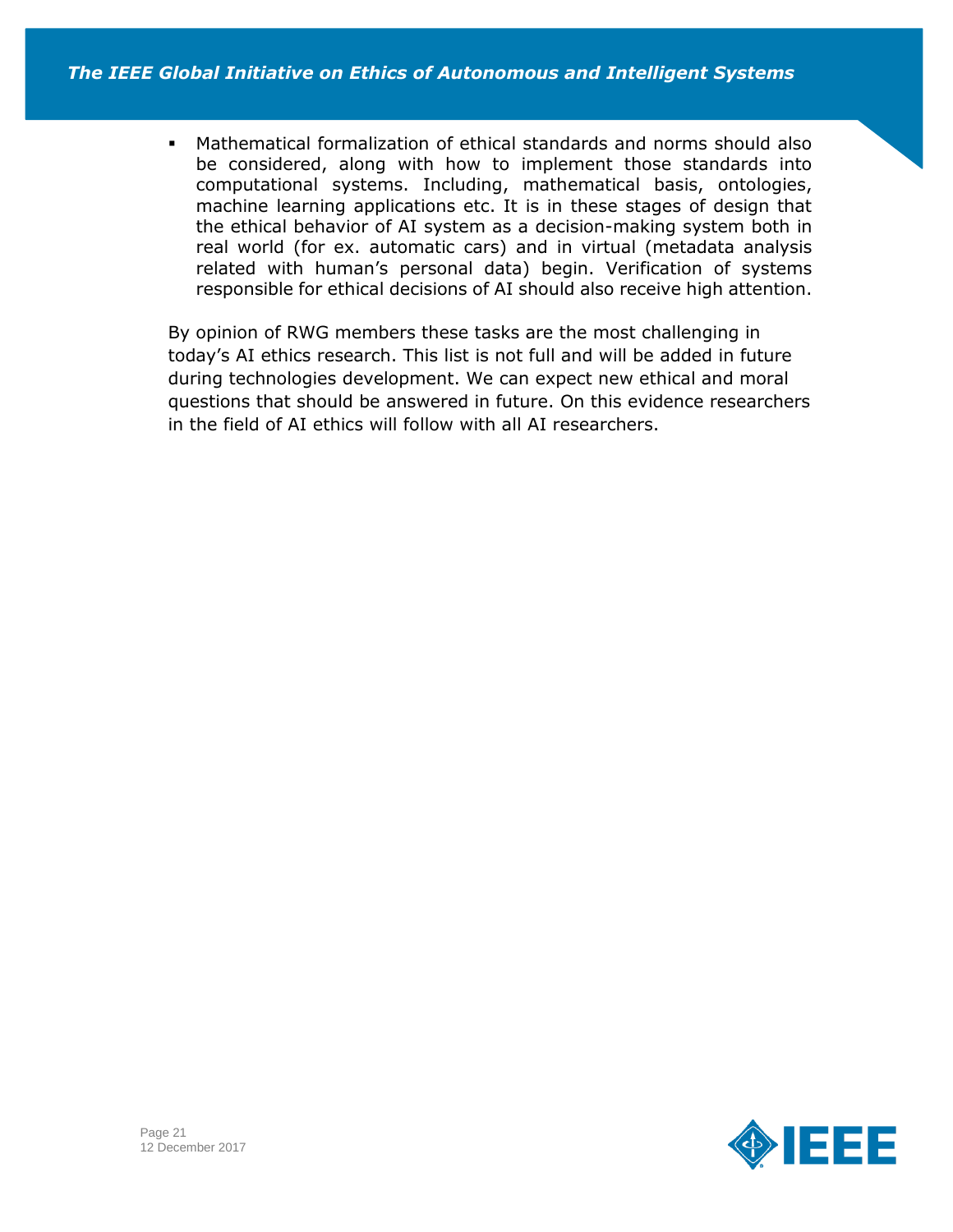### **EADv2 Regional Reports on A/IS Ethics: Israel**

Contributed by: Ariella Berger AI Open Ethics Source

#### **Introduction**

Arguably one of Israel's most well-known authors about the future of technology and humankind is Prof. Yuval Noah Harari, renowned author of Sapiens (2011) and Homo Deus (2015).

Harari, a history lecturer at the Hebrew University of Jerusalem, is firmly in the humanities camp.

Yet what Israel is most renowned for its academic technical centers of excellence (such as the Technion, Weizmann Institute and Hebrew University of Jerusalem amongst others) and support for research and development- Israel spends more per GDP compared to any other developed country.

Israel has well-known AI successes - mature start-ups with notable exits, such Face.com, Waze and Mobileye. Today, according to [Daniel Singer,](https://becominghuman.ai/the-artificial-intelligence-industry-is-expected-to-be-worth-59-8-965535c9958e) around 430 Israeli start-ups use AI technology as their core. Of note in the innovation scene is the Smart Mobility ecosystem, given a great boost by the 2011 government decision to promote Israel as a global hub of mobility technologies, particularly the Fuel Choices and Smart Mobility Initiative, Ecomotion mobility incubator and Capsula studio.

When it comes to AI and ethics, there are several players.

The following should be considered an incomplete summary of efforts relating to IEEE Ethically Aligned Design. It is likely that, as AI and awareness of AI ethical issues grows, a hub will naturally evolve, groundup and top-down.

### **The Jerusalem Centre for Ethics**

The Jerusalem Centre for Ethics is a well-established center of excellence. Its goal is to increase awareness of the importance of ethics in all areas of life, especially professional organizations, by galvanizing and implementing ethics codes practically.

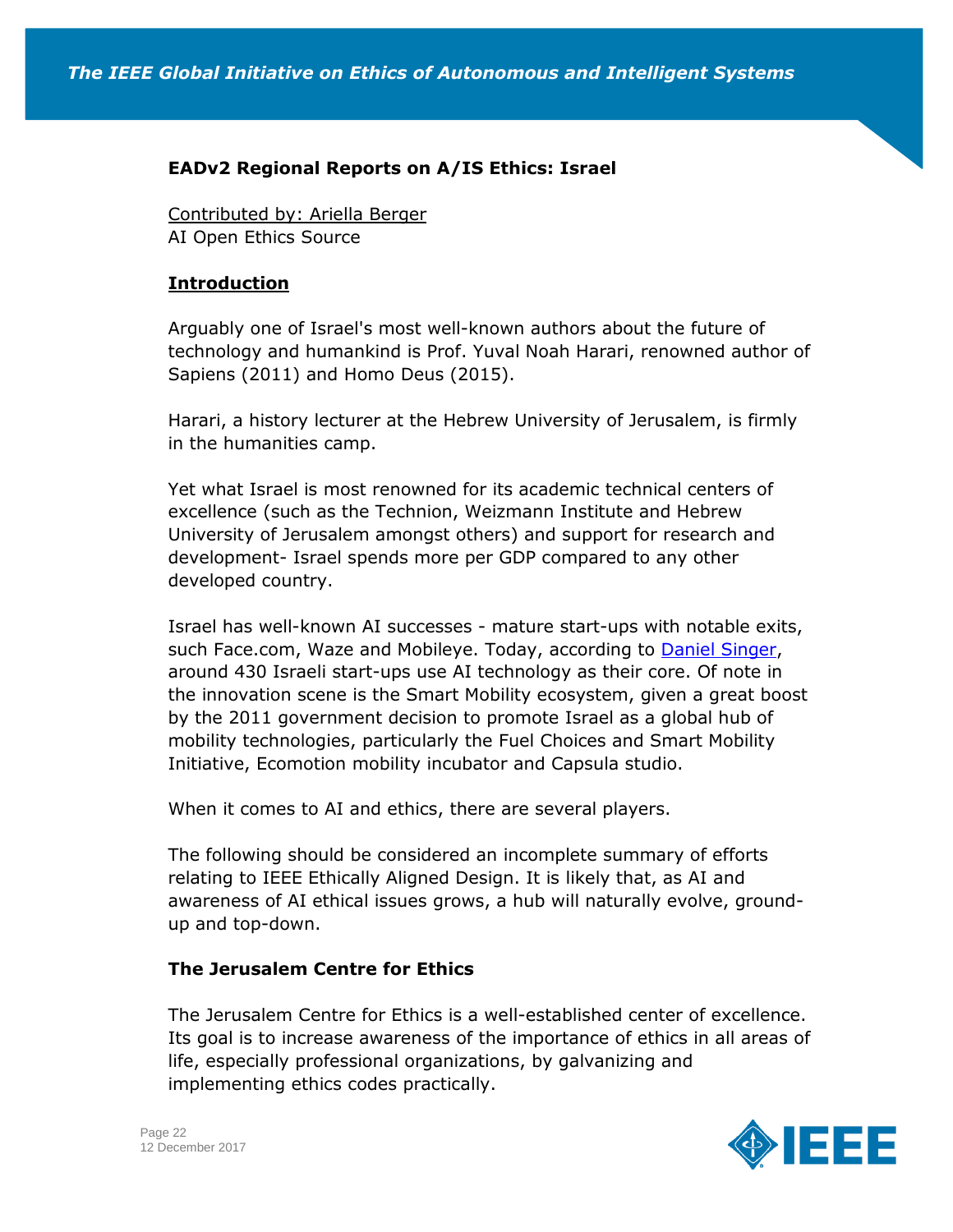- The Centre operates with leading experts in ethics from different fields with an Academic Steering Committee composed of renowned public and professional figures.
- Activities cover society including the public sector, the business sector, social organizations, boards of directors and all levels of management and professional organizations.
- The Centre deals only with ethics and in all its disciplines and holds many and varied professional discussions and activities, some for groups from the public, security, business and professional sectors, and some that are open to the public.

## **The Haifa Center for Law and Technology**

The Haifa Center for Law and Technology (HCLT), hosted by the Faculty of Law at the University of Haifa, is a renowned interdisciplinary research institute and the first and only center in Israel dedicated to the study of the interconnection between law and technology.

- Central goals include- the promotion of research activities in Law, Technology and Intellectual Property and dialogue between academics, innovators, policymakers and businesses, to establish the scientific foundation for legislation to address new technologies.
- The Center conducts workshops and conferences, and promotes research activities, involving faculty and students, judges, lawyers, jurists, decision makers and the general public.
- The Center has established a world-wide reputation in its field and enjoys a wide network of international collaborators.

# **The Zvi Meitar Institute (IDC)**

The Zvi Meitar Institute for Legal Implications of Emerging Technologies is situated at the Radzyner Law School at the Interdisciplinary Center (IDC) in Herzliya.

- The Institute is broadly interested in the ethical, economic, social and legal implications of new and emerging technologies, particularly disruptive.
- The Institute intends to publish and present scholarly papers, books and textbooks and collaborate with similar-minded institutions locally and globally.
- The Institute is positioned to contribute to policy deliverables, the public debate and pedagogically, engaging students and researchers with individual and large-scale projects and events with local and international experts.

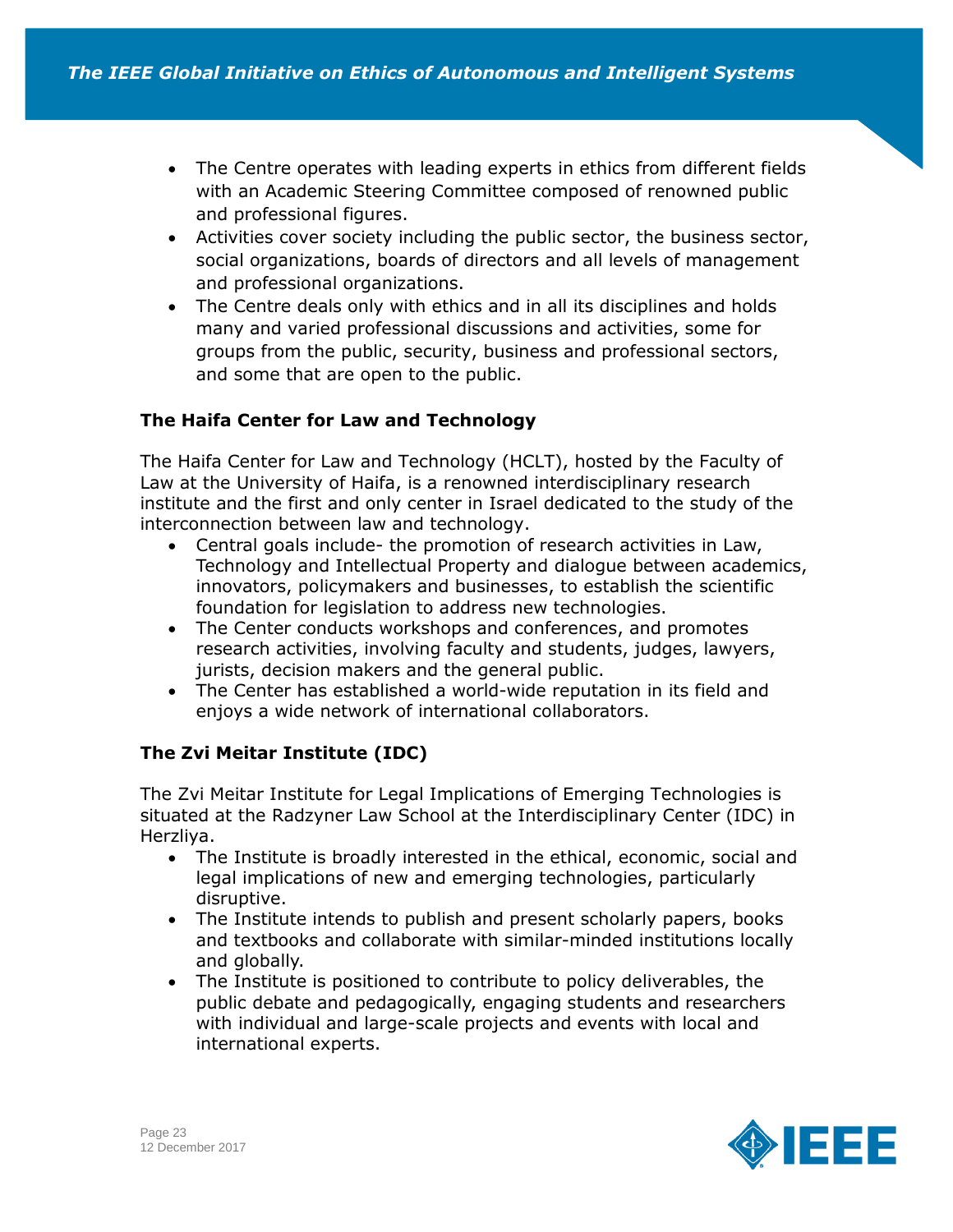The Emerging Technologies Program aims to examine the legal, ethical and social challenges of new and disruptive technologies, empowering undergraduates to actively contribute and ultimately influence academic scholarship, policy and even drafting laws and regulations.

# **Tel Aviv University**

**The Edmond J. Safra Center for Ethics is focused on** a five-year indepth study of a specific, interdisciplinary theme, within the broad world of ethics and its relevance to various aspects of human society. The research theme chosen for 2017-2022 is "Markets, Ethics, and the Law."

- The legal aspect is critical to the study and to the development of ethical norms, hence the natural link between the Center and Buchmann Faculty of Law at Tel Aviv University.
- The Center brings together faculty members from a variety of disciplines across the university, such as law, philosophy, sociology, history, political science, economics and business administration.
- The Affiliated Faculty is joined each year by Visiting Faculty, comprising leading researches from around the world who bring with them different perspectives and fresh insights.

At Tel Aviv University is Philosophy Professor Asa Kasher, who also serves as Vice Chair at the Jerusalem Centre for Ethics. His research covers a broad range of topics in philosophy and ethics, including military and medical ethics.

### **Also**

- At the university of Ben Gurion Department of Management, Dr Yotam Lurie at the Guilford Galzer Faculty of Business and Management has expertise in Ethics, Applied Philosophy and currently runs related courses.
- Bar Ilan University has a Graduate Program in Science, Technology and Society which covering many disciplines (history, philosophy, sociology, anthropology, education, psychology, economics, critical theory). There is no core AI Ethics focus, as yet.

# **AI Ethics Open Source (umbrella effort, ground-up)**

*[AI Ethics Open Source](https://www.aiethicsopensourceforum.com/) was formed in 2017, to make the humanities, thinkers and spiritual traditions discoverable and usable for governments, corporations and other stakeholders grappling with AI Ethics issues, by mapping local -global Norms and Values. Activities assist partners to further their AI Ethics research, retaining full ownership of and promoting identity to their ideas.*